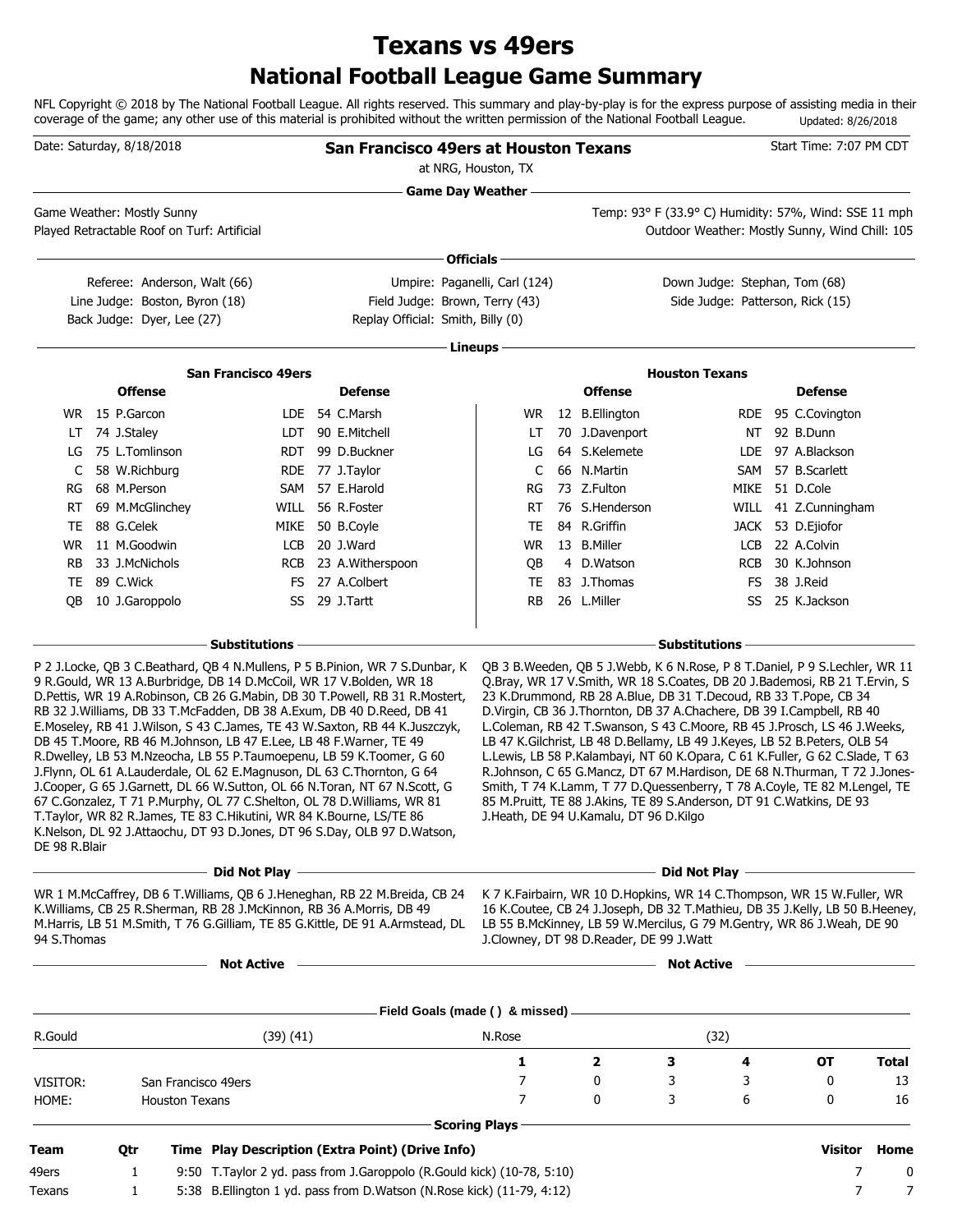# **National Football League Game Summary Texans vs 49ers**

NFL Copyright © 2018 by The National Football League. All rights reserved. This summary and play-by-play is for the express purpose of assisting media in their coverage of the game; any other use of this material is prohibited without the written permission of the National Football League. Updated: 8/26/2018

| Texans                  |  | 9:08 N.Rose 32 yd. Field Goal (11-63, 5:52)                             |    | 10         |
|-------------------------|--|-------------------------------------------------------------------------|----|------------|
| 49ers                   |  | 5:33 R. Gould 39 yd. Field Goal (4-7, 1:31)                             | 10 | 10         |
| 49ers                   |  | 1:41 R. Gould 41 yd. Field Goal (10-69, 3:59)                           |    | 10         |
| Texans                  |  | $0:27$ V. Smith 41 yd. pass from J. Webb (kick failed, wr) (5-75, 1:14) |    | 16         |
| Paid Attendance: 71,312 |  |                                                                         |    | Time: 3:14 |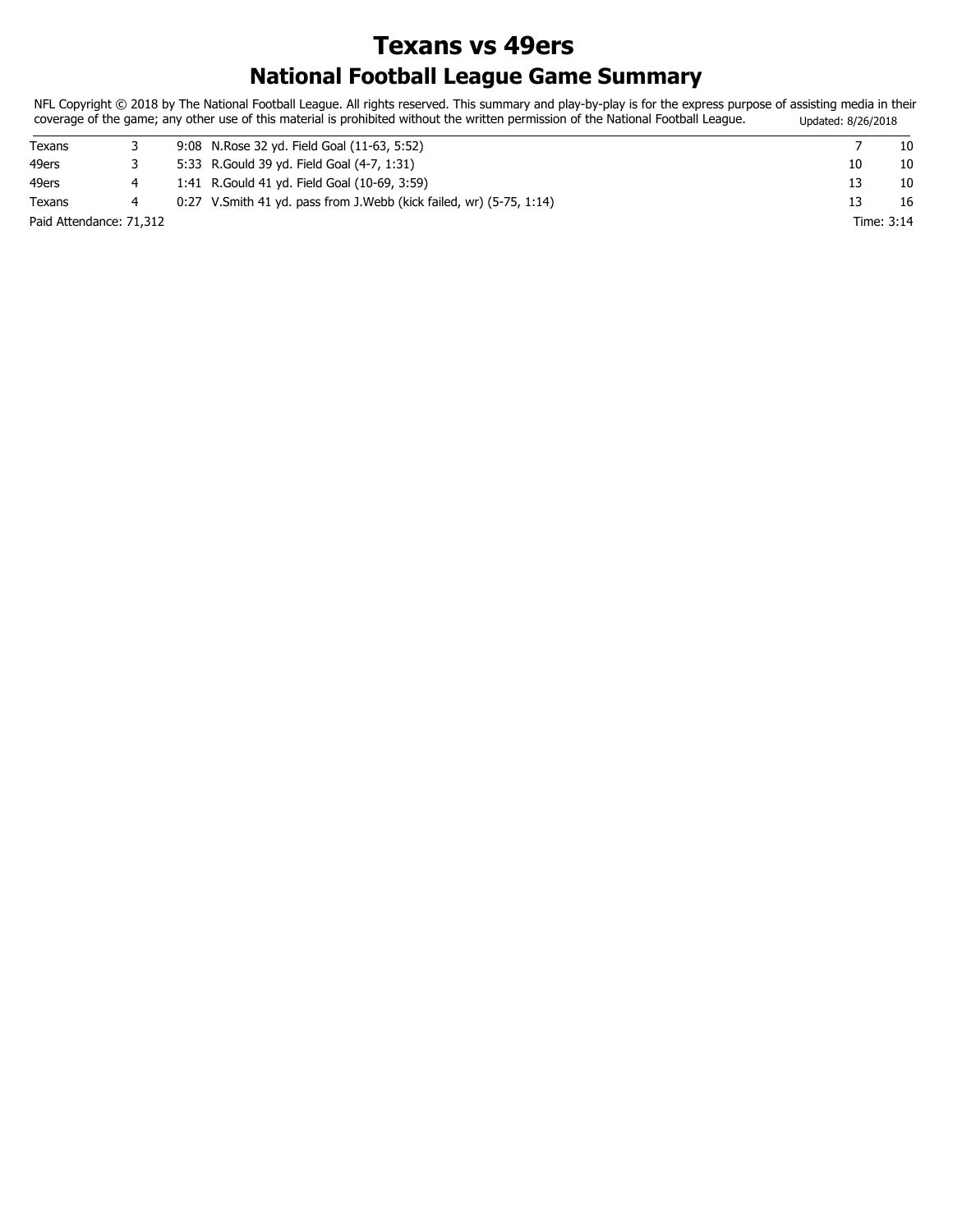# **Final Individual Statistics**

|                        |                | <b>San Francisco 49ers</b> |                |                |            |              |             |           |                        |            | <b>Houston Texans</b> |                |                |            |       |              |              |
|------------------------|----------------|----------------------------|----------------|----------------|------------|--------------|-------------|-----------|------------------------|------------|-----------------------|----------------|----------------|------------|-------|--------------|--------------|
| <b>RUSHING</b>         |                |                            | <b>ATT</b>     | <b>YDS</b>     | <b>AVG</b> |              | LG          | <b>TD</b> | <b>RUSHING</b>         |            |                       | <b>ATT</b>     | <b>YDS</b>     | <b>AVG</b> |       | LG           | TD           |
| J.McNichols            |                |                            | 10             | 28             | 2.8        |              | 6           | 0         | J.Webb                 |            |                       | $\overline{4}$ | 22             | 5.5        |       | 6            | 0            |
| C.Beathard             |                |                            | 3              | 23             | 7.7        |              | 17          | 0         | A.Blue                 |            |                       | 7              | 17             | 2.4        |       | 9            | $\mathbf 0$  |
| J.Wilson               |                |                            | 5              | 20             | 4.0        |              | 6           | 0         | L.Coleman              |            |                       | 3              | 15             | 5.0        |       | 13           | 0            |
| J.Williams             |                |                            | 8              | 18             | 2.3        |              | 6           | 0         | L.Miller               |            |                       | 4              | 6              | 1.5        |       | 5            | 0            |
| D.Pettis               |                |                            | 1              | $-5$           | $-5.0$     |              | $-5$        | 0         | T.Ervin                |            |                       | 2              | 5              | 2.5        |       | 4            | 0            |
|                        |                |                            |                |                |            |              |             |           | T.Swanson              |            |                       | $\overline{2}$ | $\overline{4}$ | 2.0        |       | 3            | 0            |
|                        |                |                            |                |                |            |              |             |           | <b>B.Weeden</b>        |            |                       | 1              | 2              | 2.0        |       | 2            | 0            |
|                        |                |                            |                |                |            |              |             |           | T.Pope                 |            |                       | 1              | $\overline{2}$ | 2.0        |       | 2            | 0            |
| Total                  |                |                            | 27             | 84             | 3.1        |              | 17          | 0         | Total                  |            |                       | 24             | 73             | 3.0        |       | 13           | 0            |
| <b>PASSING</b>         | <b>ATT</b>     | <b>CMP</b>                 | <b>YDS</b>     | SK/YD          | TD         | LG IN        |             | <b>RT</b> | <b>PASSING</b>         | <b>ATT</b> | <b>CMP</b>            | <b>YDS</b>     | SK/YD TD       |            | LG IN |              | <b>RT</b>    |
| C.Beathard             | 17             | 10                         | 82             | 0/0            | 0          | 20           | 0           | 71.2      | J.Webb                 | 19         | 10                    | 127            | 0/0            | 1          | 41    | 1            | 69.4         |
| J.Garoppolo            | 12             | 10                         | 136            | 0/0            | 1          | 40           |             | 1 106.9   | <b>B.Weeden</b>        | 15         | 7                     | 50             | 0/0            | 0          | 15    | 0            | 54.9         |
| N.Mullens              | $\overline{7}$ | 6                          | 87             | 0/0            | 0          | 32           | 1           | 78.9      | D.Watson               | 8          | 5                     | 73             | 0/0            | 1          | 37    | 0            | 131.8        |
| Total                  | 36             | 26                         | 305            | 0/0            | 1          | 40           | 2           | 83.7      | Total                  | 42         | 22                    | 250            | 0/0            | 2          | 41    | 1            | 76.5         |
| <b>PASS RECEIVING</b>  |                | <b>TAR</b>                 | <b>REC</b>     | <b>YDS</b>     | <b>AVG</b> |              | LG          | TD        | <b>PASS RECEIVING</b>  |            | <b>TAR</b>            | <b>REC</b>     | <b>YDS</b>     | <b>AVG</b> |       | LG           | <b>TD</b>    |
| M.Goodwin              |                | 3                          | 3              | 61             | 20.3       |              | 40          | 0         | <b>B.Ellington</b>     |            | 6                     | 4              | 50             | 12.5       |       | 37           | $\mathbf{1}$ |
| J.McNichols            |                | 4                          | 3              | 19             | 6.3        |              | 7           | 0         | <b>B.Miller</b>        |            | 8                     | 3              | 40             | 13.3       |       | 15           | 0            |
| D.Pettis               |                | 4                          | $\overline{2}$ | 32             | 16.0       |              | 20          | 0         | S.Coates               |            | 7                     | 3              | 32             | 10.7       |       | 15           | 0            |
| K.Juszczyk             |                | 2                          | $\overline{2}$ | 29             | 14.5       |              | 24          | 0         | V.Smith                |            | 5                     | $\overline{2}$ | 43             | 21.5       |       | 41           | 1            |
| J.Wilson               |                | 2                          | $\overline{2}$ | 17             | 8.5        |              | 11          | 0         | R.Griffin              |            | 4                     | $\overline{2}$ | 29             | 14.5       |       | 22           | 0            |
| J.Williams             |                | 3                          | $\overline{2}$ | 14             | 7.0        |              | 10          | 0         | T.Pope                 |            | 4                     | $\overline{2}$ | 10             | 5.0        |       | 5            | 0            |
| T.Taylor               |                | 3                          | $\overline{2}$ | $\overline{7}$ | 3.5        |              | 5           | 1         | M.Pruitt               |            | 1                     | 1              | 17             | 17.0       |       | 17           | 0            |
| V.Bolden               |                | 1                          | 1              | 32             | 32.0       |              | 32          | 0         | S.Anderson             |            | 1                     | 1              | 8              | 8.0        |       | 8            | 0            |
| P.Garcon               |                | 2                          | $\mathbf{1}$   | 17             | 17.0       |              | 17          | 0         | Q.Bray                 |            | 2                     | $\mathbf{1}$   | 6              | 6.0        |       | 6            | 0            |
| A.Burbridge            |                | 3                          | $\mathbf{1}$   | 16             | 16.0       |              | 16          | 0         | A.Blue                 |            | 1                     | $\mathbf{1}$   | 5              | 5.0        |       | 5            | 0            |
| C.Hikutini             |                | 1                          | $\mathbf{1}$   | 14             | 14.0       |              | 14          | 0         | M.Lengel               |            | 1                     | $\mathbf{1}$   | 5              | 5.0        |       | 5            | 0            |
| W.Saxton               |                | 1                          | $\mathbf{1}$   | 14             | 14.0       |              | 14          | 0         | T.Swanson              |            | 1                     | 1              | 5              | 5.0        |       | 5            | 0            |
| C.Wick                 |                | 1                          | $\mathbf{1}$   | 10             | 10.0       |              | 10          | 0         | T.Ervin                |            | 1                     | $\mathbf 0$    | 0              | 0.0        |       | 0            | 0            |
| G.Celek                |                | 1                          | $\mathbf{1}$   | 8              | 8.0        |              | 8           | 0         |                        |            |                       |                |                |            |       |              |              |
| R.Dwelley              |                | 1                          | $\mathbf{1}$   | 8              | 8.0        |              | 8           | 0         |                        |            |                       |                |                |            |       |              |              |
| K.Bourne               |                | 1                          | 1              | 6              | 6.0        |              | 6           | 0         |                        |            |                       |                |                |            |       |              |              |
| R.James                |                | 3                          | $\mathbf{1}$   | 1              | 1.0        |              | 1           | 0         |                        |            |                       |                |                |            |       |              |              |
| Total                  |                | 36                         | 26             | 305            | 11.7       |              | 40          | 1         | Total                  |            | 42                    | 22             | 250            | 11.4       |       | 41           | 2            |
| <b>INTERCEPTIONS</b>   |                |                            | <b>NO</b>      | <b>YDS</b>     | <b>AVG</b> |              | LG          | TD        | <b>INTERCEPTIONS</b>   |            |                       | <b>NO</b>      | <b>YDS</b>     | <b>AVG</b> |       | LG           | <b>TD</b>    |
| E.Moseley              |                |                            | 1              | 6              | 6.0        |              | 6           | 0         | J.Bademosi             |            |                       | 1              | 0              | 0.0        |       | 0            | 0            |
|                        |                |                            |                |                |            |              |             |           | D.Bellamy              |            |                       | 1              | 0              | 0.0        |       | 0            | 0            |
| Total                  |                |                            | 1              | 6              | 6.0        |              | 6           | 0         | Total                  |            |                       | 2              | 0              | 0.0        |       | 0            | 0            |
| <b>PUNTING</b>         | NO.            | <b>YDS</b>                 | <b>AVG</b>     | <b>NET</b>     | TB         |              | <b>IN20</b> | LG        | <b>PUNTING</b>         | NO.        | <b>YDS</b>            | <b>AVG</b>     | <b>NET</b>     | TB         |       | <b>IN20</b>  | LG           |
| <b>B.Pinion</b>        | 3              | 122                        | 40.7           | 40.7           |            | 0            | 3           | 45        | T.Daniel               | 3          | 166                   | 55.3           | 47.7           | 0          |       | $\mathbf{1}$ | 63           |
| J.Locke                | 3              | 116                        | 38.7           | 38.7           |            | 0            | 3           | 45        | S.Lechler              | 3          | 137                   | 45.7           | 38.7           | 0          |       | 1            | 51           |
| Total                  | 6              | 238                        | 39.7           | 39.7           |            | 0            | 6           | 45        | Total                  | 6          | 303                   | 50.5           | 43.2           | 0          |       | 2            | 63           |
| <b>PUNT RETURNS</b>    |                | NO                         | <b>YDS</b>     | <b>AVG</b>     | FC         |              | LG          | TD        | <b>PUNT RETURNS</b>    |            | <b>NO</b>             | <b>YDS</b>     | <b>AVG</b>     | FC         |       | LG           | <b>TD</b>    |
| R.James                |                | 2                          | 23             | 11.5           |            | $\mathbf{1}$ | 18          | 0         | T.Ervin                |            | 1                     | 0              | 0.0            | 2          |       | 0            | 0            |
| D.Pettis               |                | 2                          | 21             | 10.5           |            | 0            | 11          | 0         | <b>B.Miller</b>        |            | 0                     | 0              | 0.0            | 1          |       | 0            | 0            |
| T.Taylor               |                | 0                          | 0              | 0.0            |            | $\mathbf{1}$ | 0           | 0         | Q.Bray                 |            | 0                     | 0              | 0.0            | 1          |       | 0            | 0            |
|                        |                |                            |                |                |            |              |             |           | [OUT OF BOUNDS]        |            | 1                     | 0              | 0.0            | 0          |       | 0            | 0            |
| Total                  |                | 4                          | 44             | 11.0           |            | 2            | 18          | 0         | Total                  |            | 1                     | 0              | 0.0            | 4          |       | 0            | 0            |
| <b>KICKOFF RETURNS</b> |                | <b>NO</b>                  | <b>YDS</b>     | <b>AVG</b>     | FC         |              | LG          | TD        | <b>KICKOFF RETURNS</b> |            | <b>NO</b>             | <b>YDS</b>     | <b>AVG</b>     | FC         |       | LG           | TD           |
| D.Reed                 |                | 2                          | 66             | 33.0           |            | 0            | 45          | 0         | T.Pope                 |            | 1                     | 25             | 25.0           | 0          |       | 25           | 0            |
| V.Bolden               |                | 1                          | 32             | 32.0           |            | 0            | 32          | 0         | S.Coates               |            | 1                     | 24             | 24.0           | 0          |       | 24           | 0            |
| R.James                |                | 1                          | 22             | 22.0           |            | 0            | 22          | 0         | T.Ervin                |            | 1                     | 20             | 20.0           | 0          |       | 20           | 0            |
|                        |                |                            |                |                |            |              |             |           | [TOUCHBACK]            |            | 1                     | 0              | 0.0            | 0          |       | 0            | 0            |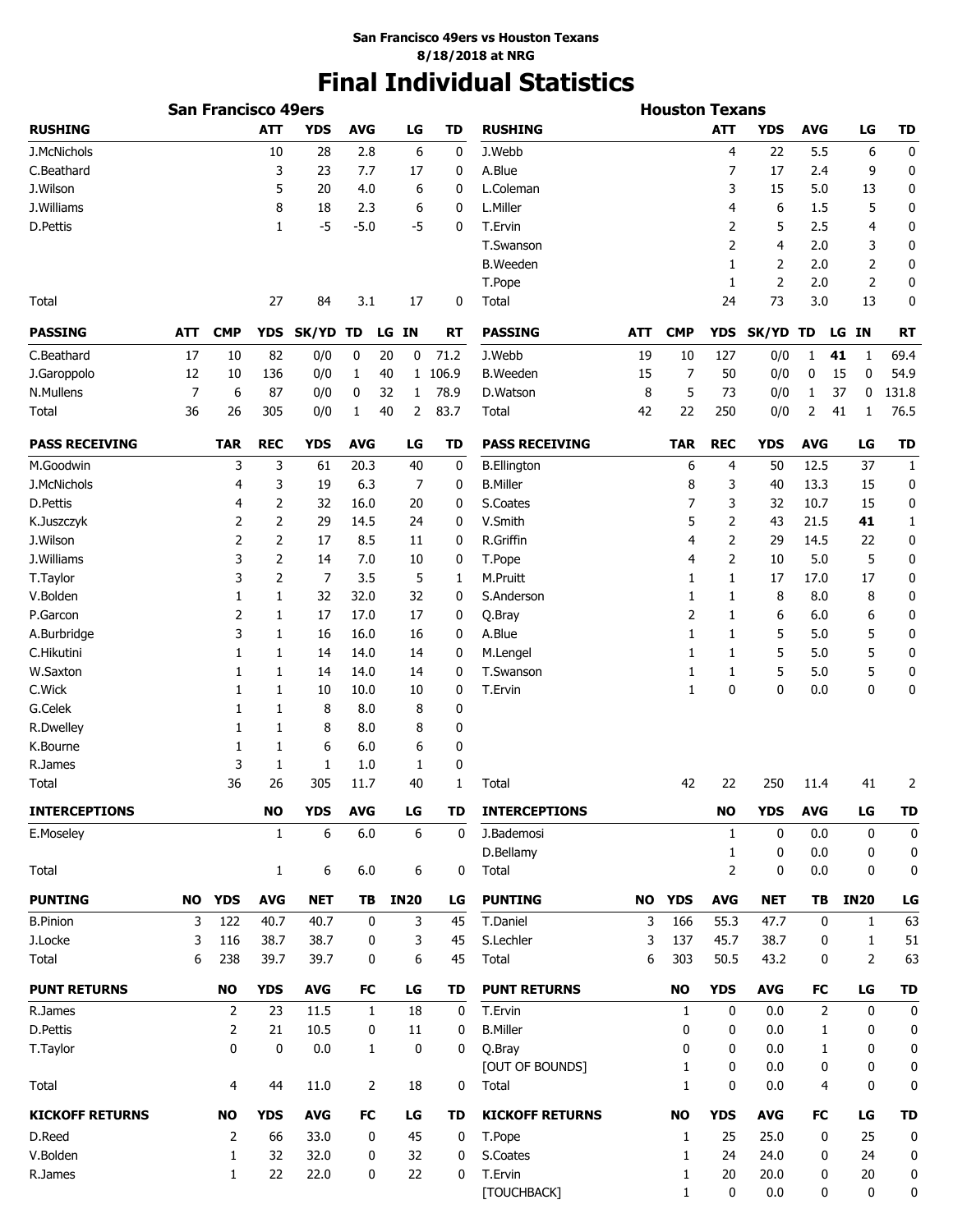# **Final Individual Statistics**

|                                              | 4 | 120 | 30.0       | 0            | 45                 | 0 | Total        |              |               | 3              | 69         | 23.0         | 25<br>0        |
|----------------------------------------------|---|-----|------------|--------------|--------------------|---|--------------|--------------|---------------|----------------|------------|--------------|----------------|
| <b>San Francisco 49ers</b><br><b>FUMBLES</b> |   |     | <b>FUM</b> | <b>LOST</b>  | <b>OWN-REC YDS</b> |   |              | TD.          | <b>FORCED</b> | <b>OPP-REC</b> | <b>YDS</b> | TD           | <b>OUT-BDS</b> |
| S.Day                                        |   |     | 0          | $\mathbf{0}$ |                    | 0 | $\mathbf{0}$ | $\Omega$     |               | 0              | 0          | $\Omega$     | 0              |
| D.Jones                                      |   |     |            | 0            |                    | 0 | 0            | $\mathbf{0}$ |               | 0              | 0          | $\mathbf{0}$ | 0              |
| F.Warner                                     |   |     | 0          | $\Omega$     |                    | 0 | $\mathbf{0}$ | $\Omega$     | $\Omega$      |                | 0          | $\Omega$     | 0              |
| Total                                        |   |     | 0          | 0            |                    | 0 | $\mathbf 0$  | $\mathbf{0}$ |               |                | 0          | $\mathbf{0}$ | 0              |
| <b>Houston Texans</b>                        |   |     |            |              |                    |   |              |              |               |                |            |              |                |
| <b>FUMBLES</b>                               |   |     | <b>FUM</b> | <b>LOST</b>  | <b>OWN-REC YDS</b> |   |              | TD           | <b>FORCED</b> | <b>OPP-REC</b> | <b>YDS</b> | TD           | <b>OUT-BDS</b> |
| A.Blue                                       |   |     |            | 0            |                    | 0 | $\Omega$     | $\Omega$     | $\Omega$      | 0              | 0          | $\Omega$     | $\mathbf{0}$   |
| L.Coleman                                    |   |     |            |              |                    | 0 | $\Omega$     | $\Omega$     | $\Omega$      | 0              | 0          | $\Omega$     | $\mathbf{0}$   |
| C.Slade                                      |   |     | 0          | 0            |                    |   | $\mathbf{0}$ | $\mathbf{0}$ | $\Omega$      | 0              | 0          | $\mathbf{0}$ | 0              |
| Total                                        |   |     |            |              |                    |   | 0            | 0            | 0             | 0              | 0          | 0            | 0              |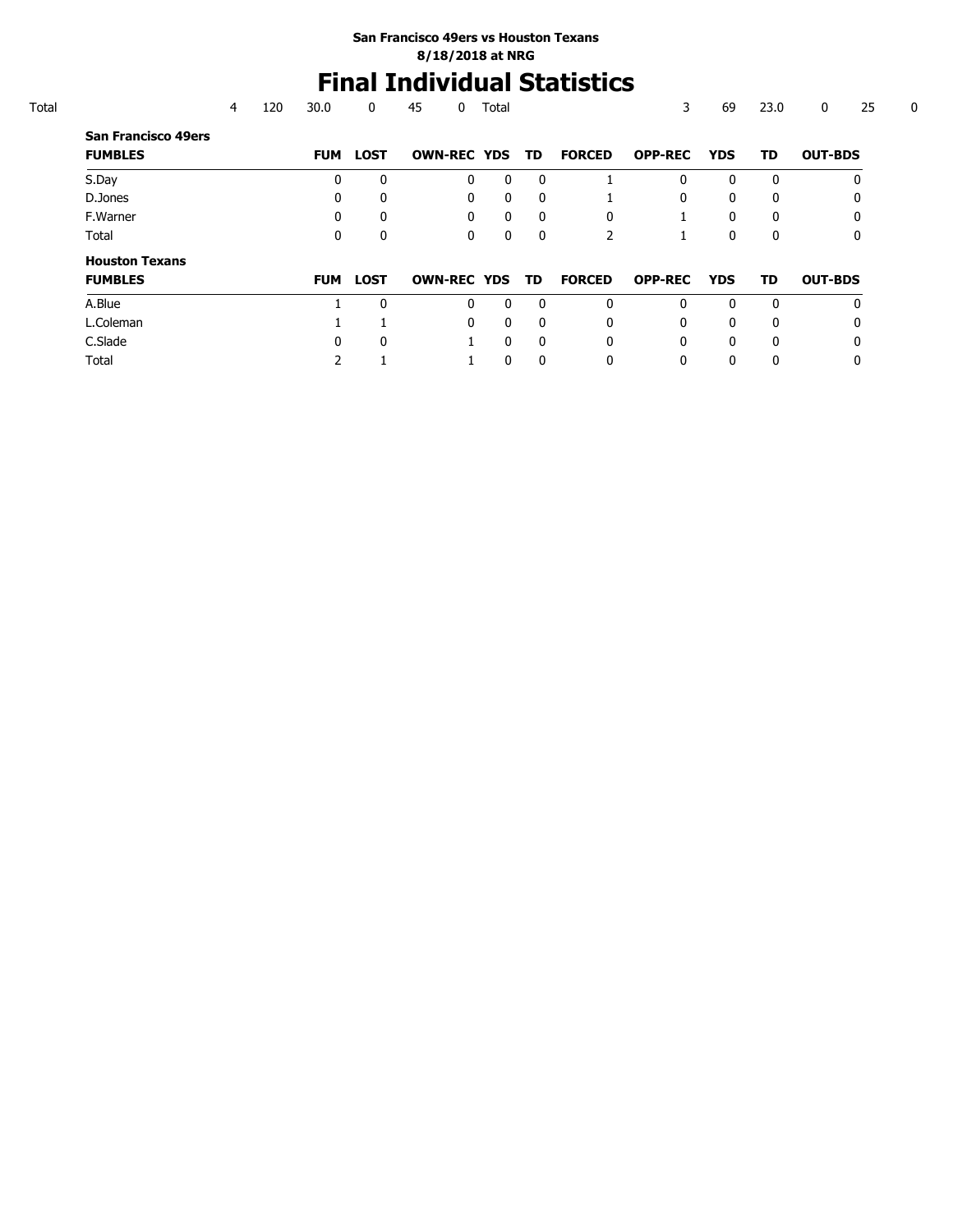# **Final Team Statistics**

|                                                      | <b>Visitor</b> | Home          |
|------------------------------------------------------|----------------|---------------|
|                                                      | 49ers          | <b>Texans</b> |
| <b>TOTAL FIRST DOWNS</b>                             | 17             | 19            |
| By Rushing                                           | 3              | 2             |
| By Passing                                           | 13             | 12            |
| <b>By Penalty</b>                                    | 1              | 5             |
| THIRD DOWN EFFICIENCY                                | 7-16-44%       | 3-13-23%      |
| <b>FOURTH DOWN EFFICIENCY</b>                        | 1-1-100%       | 1-1-100%      |
| <b>TOTAL NET YARDS</b>                               | 389            | 323           |
| Total Offensive Plays (inc. times thrown passing)    | 63             | 66            |
| Average gain per offensive play                      | 6.2            | 4.9           |
| <b>NET YARDS RUSHING</b>                             | 84             | 73            |
| <b>Total Rushing Plays</b>                           | 27             | 24            |
| Average gain per rushing play                        | 3.1            | 3.0           |
| Tackles for a loss-number and yards                  | $1 - 5$        | $2 - 6$       |
| <b>NET YARDS PASSING</b>                             | 305            | 250           |
| Times thrown - yards lost attempting to pass         | $0 - 0$        | $0 - 0$       |
| Gross yards passing                                  | 305            | 250           |
| <b>PASS ATTEMPTS-COMPLETIONS-HAD INTERCEPTED</b>     | $36 - 26 - 2$  | $42 - 22 - 1$ |
| Avg gain per pass play (inc.# thrown passing)        | 8.5            | 6.0           |
| <b>KICKOFFS Number-In End Zone-Touchbacks</b>        | $4 - 3 - 1$    | $4 - 3 - 0$   |
| <b>PUNTS Number and Average</b>                      | $6 - 39.7$     | $6 - 50.5$    |
| <b>Had Blocked</b>                                   | 0              | 0             |
| <b>FGs - PATs Had Blocked</b>                        | $0 - 0$        | $0 - 0$       |
| <b>Net Punting Average</b>                           | 39.7           | 43.2          |
| <b>TOTAL RETURN YARDAGE (Not Including Kickoffs)</b> | 50             | $\Omega$      |
| No. and Yards Punt Returns                           | $4 - 44$       | $1 - 0$       |
| No. and Yards Kickoff Returns                        | 4-120          | 3-69          |
| No. and Yards Interception Returns                   | $1 - 6$        | $2 - 0$       |
| <b>PENALTIES Number and Yards</b>                    | 15-140         | 8-68          |
| <b>FUMBLES Number and Lost</b>                       | $0 - 0$        | $2 - 1$       |
| <b>TOUCHDOWNS</b>                                    | 1              | 2             |
| Rushing                                              | 0              | 0             |
| Passing                                              | 1              | 2             |
| <b>EXTRA POINTS Made-Attempts</b>                    | $1 - 1$        | $1 - 2$       |
| Kicking Made-Attempts                                | $1 - 1$        | $1 - 2$       |
| <b>FIELD GOALS Made-Attempts</b>                     | $2 - 2$        | $1 - 1$       |
| <b>RED ZONE EFFICIENCY</b>                           | 1-2-50%        | 1-2-50%       |
| <b>GOAL TO GO EFFICIENCY</b>                         | 1-1-100%       | 1-1-100%      |
| <b>SAFETIES</b>                                      | 0              | 0             |
| <b>FINAL SCORE</b>                                   | 13             | 16            |
| TIME OF POSSESSION                                   | 32:06          | 27:54         |
|                                                      |                |               |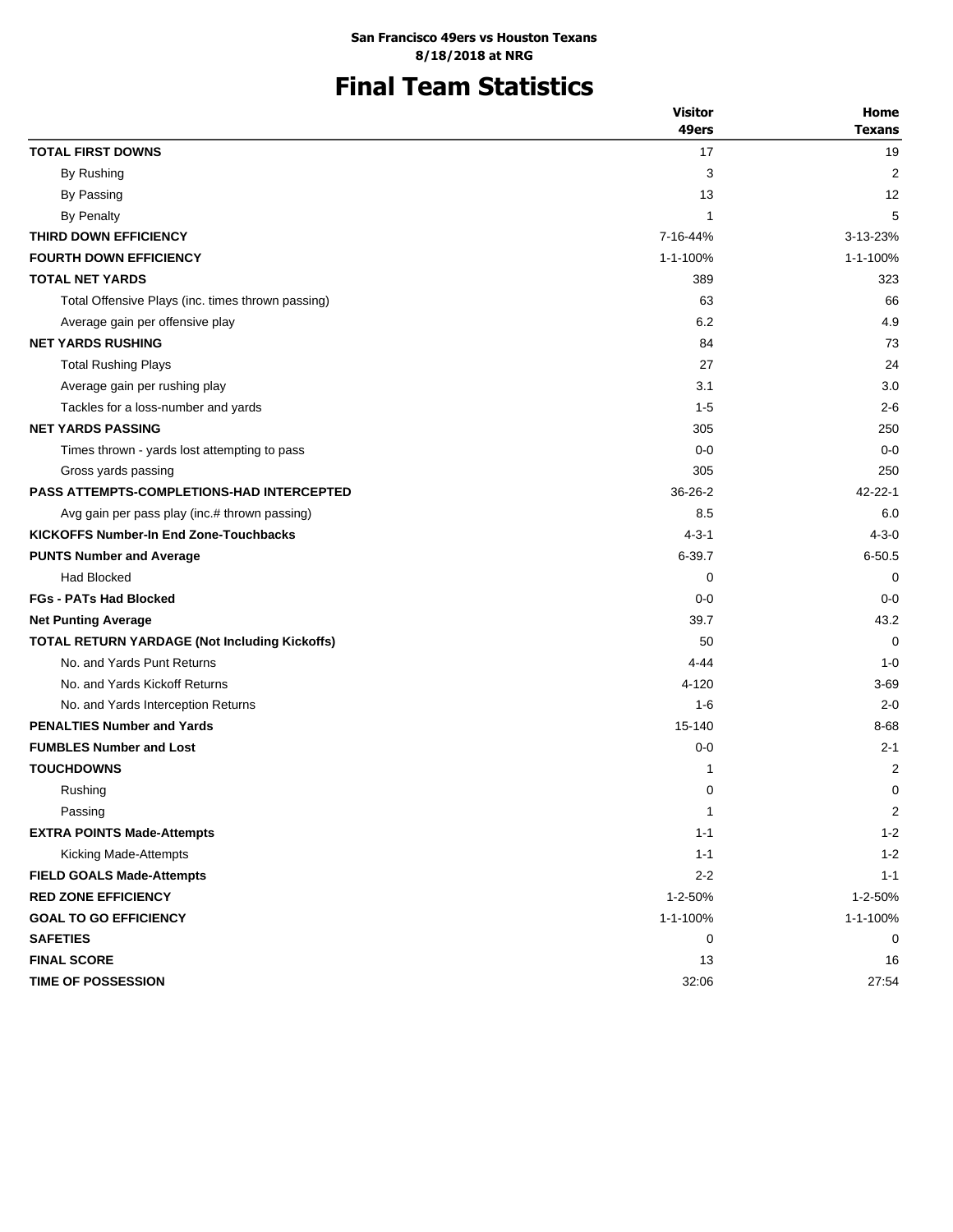## **Ball Possession And Drive Chart San Francisco 49ers vs Houston Texans 8/18/2018 at NRG**

**San Francisco 49ers**

| #  | Time<br>Recd | Time<br>Lost |           | <b>Time How Ball</b><br><b>Poss Obtained</b> | <b>Drive</b><br>Began | #<br><b>Play</b> | Yds<br>Gain | Yds<br>Pen | Net<br>Yds | 1st<br>Down | Last<br><b>Scrm</b> | <b>How Given</b><br>Up |
|----|--------------|--------------|-----------|----------------------------------------------|-----------------------|------------------|-------------|------------|------------|-------------|---------------------|------------------------|
|    | 15:00        | 9:50         |           | 5:10 Kickoff                                 | <b>SF 22</b>          | 10               | 83          | -5         | 78         | 3           | $*$ HST 2           | Touchdown              |
| 2  | 5:38         | 14:35        |           | 6:03 Kickoff                                 | SF 22                 | 11               | 66          | $-25$      | 41         | 4           | * HST 37            | Interception           |
| 3  | 13:03        | 10:49        |           | $2:14$ Punt                                  | SF 34                 | 4                | 29          | $-10$      | 19         |             | <b>HST 47</b>       | Punt                   |
| 4  | 5:52         | 1:50         | 4:02 Punt |                                              | SF <sub>5</sub>       |                  | 39          | 0          | 39         | 3           | SF 44               | Punt                   |
| 5. | 1:08         | 0:24         |           | $0:44$ Punt                                  | SF 37                 | 3.               | 7           | $\Omega$   | 7          | $\Omega$    | <b>SF 44</b>        | Punt                   |
| 6  | 9:08         | 7:44         |           | 1:24 Kickoff                                 | <b>SF 40</b>          | 3.               | 6           | $\Omega$   | 6          | $\Omega$    | SF 46               | Punt                   |
|    | 7:04         | 5:33         |           | 1:31 Fumble                                  | <b>HST 28</b>         | 4                |             | 0          |            | $\Omega$    | <b>HST 21</b>       | Field Goal             |
| 8  | 3:22         | 1:14         |           | 2:08 Interception                            | SF 32                 | 3                | 8           | 0          | 8          | 0           | SF 40               | Punt                   |
| 9  | 13:40        | 10:08        |           | 3:32 Punt                                    | SF 29                 | 6                | 37          | $-10$      | 27         |             | <b>HST 44</b>       | Punt                   |
| 10 | 8:41         | 7:49         |           | $0:52$ Punt                                  | 50                    | 2                | 0           | $\Omega$   | 0          | $\Omega$    | 50                  | Interception           |
| 11 | 5:40         | 1:41         |           | 3:59 Punt                                    | SF <sub>8</sub>       | 10               | 69          | 0          | 69         | 4           | <b>HST 23</b>       | <b>Field Goal</b>      |
| 12 | 0:27         | 0:00         |           | 0:27 Kickoff                                 | SF 24                 |                  | 38          | 0          | 38         |             | SF 30               | End of Game            |

(375) Average SF 31

| #  | Time<br>Recd | Time<br>Lost | <b>Time How Ball</b><br><b>Poss Obtained</b> | Drive<br>Began            | #<br><b>Play</b> | Yds<br>Gain | Yds<br>Pen | Net<br>Yds     | 1st<br>Down  | Last<br>Scrm     | <b>How Given</b><br>Up |
|----|--------------|--------------|----------------------------------------------|---------------------------|------------------|-------------|------------|----------------|--------------|------------------|------------------------|
|    | 9:50         | 5:38         | 4:12 Kickoff                                 | <b>HST 21</b>             | 11               | 79          | 0          | 79             | 4            | $*$ SF 1         | Touchdown              |
| 2  | 14:35        | 13:03        | 1:32 Interception                            | <b>HST 17</b>             | 4                | 15          | 0          | 15             |              | <b>HST 32</b>    | Punt                   |
| 3  | 10:49        | 5:52         | 4:57 Punt                                    | <b>HST 12</b>             | 9                | 34          | 0          | 34             | 2            | <b>HST 46</b>    | Punt                   |
| 4  | 1:50         | 1:08         | 0:42 Punt                                    | <b>HST 26</b>             | 4                | 17          | $-20$      | -3             | 0            | <b>HST 23</b>    | Punt                   |
| 5. | 0:24         | 0:00         | $0:24$ Punt                                  | <b>HST 14</b>             | 4                | 5           | 15         | 20             | $\mathbf{1}$ | <b>HST 34</b>    | End of Half            |
| 6  | 15:00        | 9:08         | 5:52 Kickoff                                 | <b>HST 22</b>             | 11               | 32          | 31         | 63             | 4            | $*$ SF 15        | Field Goal             |
|    | 7:44         | 7:04         | $0:40$ Punt                                  | <b>HST 14</b>             | 2                | 14          | 0          | 14             |              | <b>HST 27</b>    | Fumble                 |
| 8  | 5:33         | 3:22         | 2:11 Kickoff                                 | <b>HST 26</b>             | 4                | 22          | 0          | 22             | 1            | <b>HST 48</b>    | Interception           |
| 9  | 1:14         | 13:40        | 2:34 Punt                                    | <b>HST 15</b>             | 5.               | 10          | $-7$       | 3              | 1            | <b>HST 18</b>    | Punt                   |
| 10 | 10:08        | 8:41         | 1:27 Punt                                    | HST 7                     | 3                | 3           | -5         | $-2$           | 0            | HST <sub>5</sub> | Punt                   |
| 11 | 7:49         | 5:40         | 2:09 Interception                            | HST 48                    | 5                | 22          | $-20$      | $\overline{2}$ | $\mathbf{0}$ | 50               | Punt                   |
| 12 | 1:41         | 0:27         | 1:14 Kickoff                                 | <b>HST 25</b>             | 5                | 70          | 5          | 75             | 4            | SF 41            | Touchdown              |
|    |              |              |                                              | $(247)$ $(1.12)$ $(1.12)$ |                  |             |            |                |              |                  |                        |

(247) Average HST 21

**\* inside opponent's 20**

|         | Time of Possession by Quarter          | 1st   | 2nd              | 3rd  | 4th                | ΟТ | Total |
|---------|----------------------------------------|-------|------------------|------|--------------------|----|-------|
| Visitor | San Francisco 49ers                    | 10:48 | 7:25             | 5:03 | 8:50               |    | 32:06 |
| Home    | <b>Houston Texans</b>                  | 4:12  | 7:35             | 9:57 | 6:10               |    | 27:54 |
|         | <b>Kickoff Drive No.-Start Average</b> |       | 49ers: 4 - SF 27 |      | Texans: 4 - HST 24 |    |       |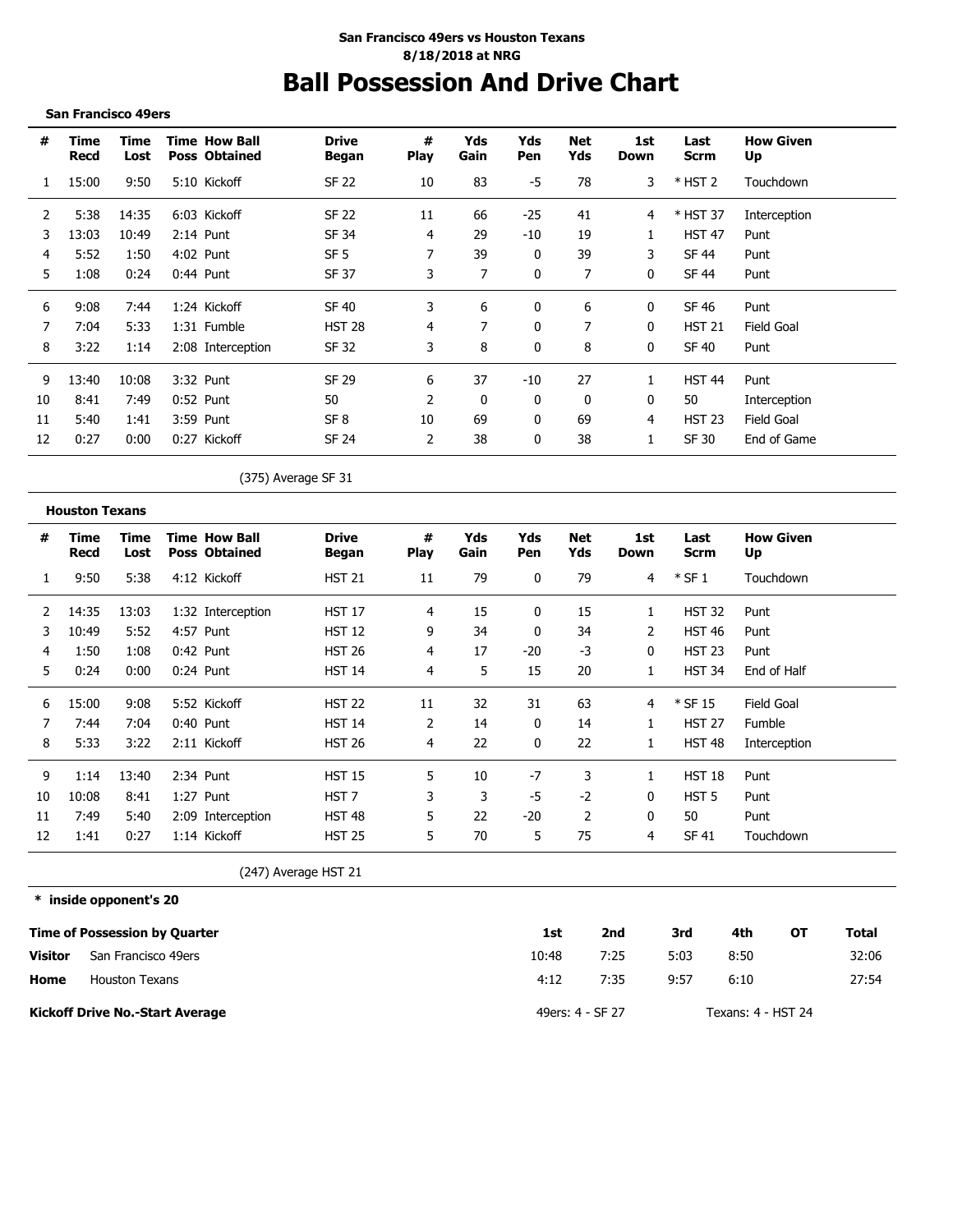# **Final Defensive Statistics**

| <b>San Francisco 49ers</b> |              |                |                |              | <b>Regular Defensive Plays</b> |            |             |             |             |    |           |              | <b>Special Teams</b> |    |           |           |            | <b>Misc</b> |             |             |
|----------------------------|--------------|----------------|----------------|--------------|--------------------------------|------------|-------------|-------------|-------------|----|-----------|--------------|----------------------|----|-----------|-----------|------------|-------------|-------------|-------------|
|                            | <b>TKL</b>   | <b>AST</b>     | <b>COMB</b>    | <b>SK</b>    | / YDS                          | <b>TFL</b> | Q           | IN          | <b>PD</b>   | FF | <b>FR</b> | <b>TKL</b>   | <b>AST</b>           | FF | <b>FR</b> | <b>BL</b> | <b>TKL</b> | <b>AST</b>  | FF          | <b>FR</b>   |
| S.Day                      | 3            | $\overline{2}$ | 5              | 0            | 0                              | 0          | 0           | 0           | 0           | 1  | 0         | 0            | 0                    | 0  | 0         | 0         | 0          | 0           | 0           | $\mathbf 0$ |
| F.Warner                   | 3            | 2              | 5              | 0            | 0                              | 1          | 0           | 0           | 0           | 0  | 1         | 0            | 0                    | 0  | 0         | 0         | 0          | 0           | 0           | 0           |
| R.Foster                   | 3            | 0              | 3              | 0            | 0                              | 0          | 0           | 0           | 1           | 0  | 0         | 0            | 0                    | 0  | 0         | 0         | 0          | 0           | 0           | 0           |
| D.Jones                    | 2            | 1              | 3              | 0            | 0                              | 0          | 0           | 0           | 0           | 1  | 0         | 0            | 0                    | 0  | 0         | 0         | 0          | 0           | 0           | 0           |
| A.Exum                     | 2            | $\mathbf{1}$   | 3              | $\mathbf 0$  | 0                              | 0          | $\bf{0}$    | 0           | $\mathbf 0$ | 0  | 0         | 1            | 0                    | 0  | 0         | 0         | 0          | 0           | $\mathbf 0$ | $\pmb{0}$   |
| J.Ward                     | 2            | 1              | 3              | 0            | 0                              | 0          | 0           | 0           | 0           | 0  | 0         | 0            | 0                    | 0  | 0         | 0         | 0          | 0           | 0           | 0           |
| C.James                    | 2            | 1              | 3              | 0            | 0                              | 0          | 0           | 0           | 0           | 0  | 0         | 0            | 0                    | 0  | 0         | 0         | 0          | 0           | 0           | 0           |
| G.Mabin                    | 2            | 0              | 2              | 0            | 0                              | 0          | 0           | 0           | 1           | 0  | 0         | 0            | 0                    | 0  | 0         | 0         | 0          | 0           | 0           | 0           |
| T.Moore                    | $\mathbf{1}$ | $\mathbf{1}$   | $\overline{2}$ | 0            | 0                              | 0          | 0           | 0           | 1           | 0  | 0         | 1            | 0                    | 0  | 0         | 0         | 0          | 0           | 0           | 0           |
| D.Reed                     | 1            | 1              | 2              | 0            | 0                              | 0          | 0           | 0           | 1           | 0  | 0         | 0            | 0                    | 0  | 0         | 0         | 0          | 0           | 0           | 0           |
| J.Tartt                    | 1            | 1              | 2              | 0            | 0                              | 0          | 0           | 0           | 0           | 0  | 0         | 1            | 0                    | 0  | 0         | 0         | 0          | 0           | 0           | 0           |
| E.Harold                   | 1            | 1              | 2              | 0            | 0                              | 0          | 0           | 0           | 0           | 0  | 0         | 0            | 0                    | 0  | 0         | 0         | 0          | 0           | 0           | 0           |
| R.Blair                    | $\mathbf{1}$ | $\mathbf{1}$   | $\overline{2}$ | $\mathbf 0$  | 0                              | 0          | 0           | 0           | 0           | 0  | 0         | 0            | $\mathbf 0$          | 0  | 0         | 0         | 0          | 0           | $\mathbf 0$ | $\pmb{0}$   |
| K.Toomer                   | 1            | 1              | 2              | 0            | 0                              | 0          | 0           | 0           | 0           | 0  | 0         | 0            | 0                    | 0  | 0         | 0         | 0          | 0           | 0           | 0           |
| D.McCoil                   | 1            | 1              | 2              | 0            | 0                              | 0          | 0           | 0           | 0           | 0  | 0         | 0            | 0                    | 0  | 0         | 0         | 0          | 0           | 0           | 0           |
| E.Lee                      | 0            | 2              | 2              | 0            | 0                              | 0          | 0           | 0           | 1           | 0  | 0         | 0            | 0                    | 0  | 0         | 0         | 0          | 0           | 0           | 0           |
| E.Mitchell                 | 0            | $\overline{2}$ | $\overline{2}$ | $\mathbf 0$  | 0                              | 0          | $\mathbf 0$ | 0           | $\mathbf 0$ | 0  | 0         | 0            | 0                    | 0  | 0         | 0         | 0          | 0           | $\mathbf 0$ | $\mathbf 0$ |
| A.Witherspoon              | 1            | 0              | 1              | 0            | 0                              | 0          | 0           | 0           | 1           | 0  | 0         | 0            | 0                    | 0  | 0         | 0         | 0          | 0           | 0           | $\mathbf 0$ |
| E.Moseley                  | 1            | 0              | 1              | 0            | 0                              | 0          | 0           | $\mathbf 1$ | 1           | 0  | 0         | 0            | 0                    | 0  | 0         | 0         | 0          | 0           | 0           | 0           |
| T.McFadden                 | 1            | 0              | 1              | 0            | 0                              | 0          | 0           | 0           | 1           | 0  | 0         | 0            | 0                    | 0  | 0         | 0         | 0          | 0           | 0           | 0           |
| A.Colbert                  | 1            | 0              | $\mathbf{1}$   | 0            | 0                              | 0          | 0           | 0           | 0           | 0  | 0         | 0            | 0                    | 0  | 0         | 0         | 0          | 0           | 0           | 0           |
| D.Buckner                  | 1            | 0              | 1              | 0            | 0                              | 0          | 0           | 0           | 0           | 0  | 0         | 0            | 0                    | 0  | 0         | 0         | 0          | 0           | 0           | 0           |
| C.Marsh                    | 1            | 0              | 1              | 0            | 0                              | 0          | 0           | 0           | 0           | 0  | 0         | 0            | 0                    | 0  | 0         | 0         | 0          | 0           | 0           | 0           |
| W.Sutton                   | 1            | 0              | 1              | 0            | 0                              | 0          | 0           | 0           | 0           | 0  | 0         | 0            | 0                    | 0  | 0         | 0         | 0          | 0           | 0           | 0           |
| T.Powell                   | 0            | $\mathbf{1}$   | $\mathbf{1}$   | $\mathbf{0}$ | 0                              | 0          | $\mathbf 0$ | 0           | 1           | 0  | 0         | $\mathbf{0}$ | $\mathbf 0$          | 0  | 0         | 0         | 0          | 0           | $\mathbf 0$ | $\mathbf 0$ |
| <b>B.Coyle</b>             | 0            | 1              | 1              | 0            | 0                              | 0          | 0           | 0           | 0           | 0  | 0         | 0            | 0                    | 0  | 0         | 0         | 0          | 0           | 0           | $\mathbf 0$ |
| J.Attaochu                 | 0            | 0              | $\mathbf{0}$   | 0            | 0                              | 0          | 2           | 0           | 0           | 0  | 0         | 0            | 0                    | 0  | 0         | 0         | 0          | 0           | 0           | 0           |
| D.Watson                   | 0            | 0              | 0              | 0            | 0                              | 0          | 1           | 0           | 0           | 0  | 0         | 0            | 0                    | 0  | 0         | 0         | 0          | 0           | 0           | 0           |
| R.Mostert                  | 0            | $\mathbf{0}$   | $\mathbf 0$    | $\mathbf 0$  | 0                              | 0          | 0           | 0           | $\mathbf 0$ | 0  | 0         | 1            | $\mathbf 0$          | 0  | 0         | 0         | 0          | 0           | 0           | $\pmb{0}$   |
| D.Pettis                   | 0            | 0              | 0              | 0            | 0                              | 0          | 0           | 0           | 0           | 0  | 0         | 0            | 0                    | 0  | 0         | 0         | 1          | 0           | 0           | 0           |
| P.Murphy                   | 0            | 0              | 0              | 0            | 0                              | 0          | 0           | 0           | 0           | 0  | 0         | 0            | 0                    | 0  | 0         | 0         | 1          | 0           | 0           | 0           |
| <b>Total</b>               | 33           | 21             | 54             | 0            | 0                              | 1          | з           | 1           | 9           | 2  | 1         | 4            | 0                    | 0  | 0         | 0         | 2          | 0           | 0           | 0           |

**TKL = Tackle AST = Assist COMB = Combined QH=QB Hit IN = Interception PD = Pass Defense FF = Forced Fumble FR = Fumble Recovery**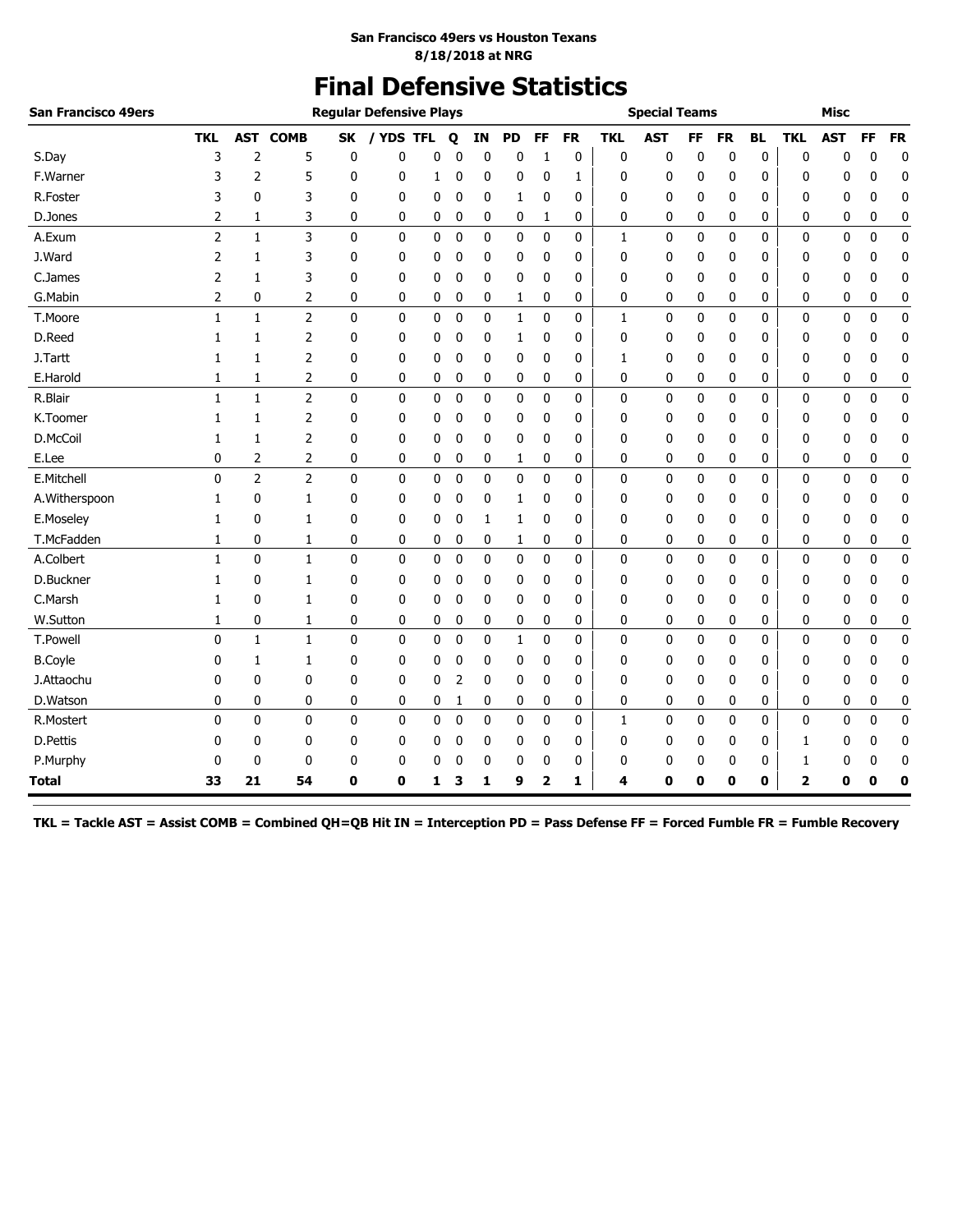# **Final Defensive Statistics**

| <b>Houston Texans</b> |                |                |                |              | <b>Regular Defensive Plays</b> |            |             |                |             |             |              |                | <b>Special Teams</b> |              |             |              |              | <b>Misc</b> |              |              |
|-----------------------|----------------|----------------|----------------|--------------|--------------------------------|------------|-------------|----------------|-------------|-------------|--------------|----------------|----------------------|--------------|-------------|--------------|--------------|-------------|--------------|--------------|
|                       | <b>TKL</b>     | <b>AST</b>     | <b>COMB</b>    | <b>SK</b>    | / YDS                          | <b>TFL</b> | OH          | IN             | <b>PD</b>   | <b>FF</b>   | <b>FR</b>    | <b>TKL</b>     | <b>AST</b>           | FF           | <b>FR</b>   | <b>BL</b>    | <b>TKL</b>   | <b>AST</b>  | FF           | <b>FR</b>    |
| J.Reid                | 3              | 3              | 6              | 0            | 0                              | 0          | $\sqrt{ }$  | $\mathbf{0}$   | $\mathbf 0$ | 0           | 0            | 0              | $\mathbf 0$          | $\mathbf{0}$ | 0           | 0            | $\mathbf{0}$ | 0           | $\mathbf 0$  | $\mathbf 0$  |
| J.Keyes               | 4              | 1              | 5              | 0            | 0                              | 0          | 1           | 0              | 0           | 0           | 0            | 0              | 0                    | 0            | 0           | 0            | 0            | 0           | 0            | $\mathbf 0$  |
| K.Gilchrist           | 4              | 1              | 5              | 0            | 0                              | 0          | 0           | 0              | 1           | 0           | 0            | 0              | 0                    | 0            | 0           | 0            | 0            | 0           | 0            | 0            |
| J.Bademosi            | 3              | 2              | 5              | 0            | 0                              | 0          | 0           | 1              | 1           | 0           | 0            | 0              | 0                    | 0            | 0           | 0            | 0            | 0           | 0            | 0            |
| Z.Cunningham          | 1              | 3              | 4              | 0            | 0                              | 0          | $\mathbf 0$ | 0              | 0           | 0           | 0            | 0              | $\bf{0}$             | 0            | 0           | 0            | 0            | 0           | $\mathbf 0$  | $\pmb{0}$    |
| <b>B.Peters</b>       | 1              | 3              | 4              | 0            | 0                              | 0          | 0           | 0              | 0           | 0           | 0            | 0              | 0                    | 0            | 0           | 0            | 0            | 0           | 0            | 0            |
| A.Chachere            | 3              | $\mathbf{0}$   | 3              | $\mathbf{0}$ | 0                              | 0          | 0           | 0              | 1           | 0           | 0            | 0              | 0                    | 0            | 0           | 0            | 0            | 0           | 0            | 0            |
| J.Heath               | 2              | 1              | 3              | 0            | 0                              | 0          | 0           | 0              | 0           | 0           | 0            | 0              | 0                    | 0            | 0           | 0            | 0            | 0           | 0            | 0            |
| D.Virgin              | 1              | $\overline{2}$ | 3              | 0            | 0                              | 0          | $\mathbf 0$ | $\mathbf 0$    | $\mathbf 0$ | $\mathbf 0$ | 0            | $\mathbf{1}$   | 1                    | 0            | $\mathbf 0$ | 0            | 0            | 0           | $\mathbf 0$  | $\pmb{0}$    |
| L.Lewis               | 2              | $\mathbf{0}$   | $\overline{2}$ | 0            | 0                              | 0          | 2           | 0              | 0           | 0           | 0            | 0              | $\mathbf 0$          | 0            | 0           | 0            | 0            | 0           | 0            | $\mathbf 0$  |
| K.Drummond            | 2              | $\mathbf{0}$   | $\overline{2}$ | 0            | 0                              | 0          | 0           | 0              | 0           | 0           | 0            | 0              | $\mathbf 0$          | 0            | 0           | 0            | 0            | 0           | 0            | 0            |
| J.Thornton            | 2              | 0              | 2              | 0            | 0                              | 0          | 0           | 0              | 0           | 0           | 0            | 0              | 0                    | 0            | 0           | 0            | 0            | 0           | 0            | 0            |
| M.Hardison            | $\overline{2}$ | $\mathbf{0}$   | $\overline{2}$ | $\mathbf{0}$ | $\mathbf{0}$                   | 0          | $\mathbf 0$ | $\mathbf 0$    | $\mathbf 0$ | $\mathbf 0$ | 0            | 0              | $\mathbf{0}$         | 0            | 0           | 0            | $\mathbf{0}$ | 0           | $\mathbf 0$  | $\pmb{0}$    |
| N.Thurman             | 2              | 0              | $\overline{2}$ | 0            | 0                              | 0          | 0           | 0              | 0           | 0           | 0            | 0              | 0                    | 0            | 0           | 0            | 0            | 0           | 0            | 0            |
| D.Bellamy             | 1              | 1              | $\overline{2}$ | 0            | 0                              | 0          | 0           | 1              | 1           | 0           | 0            | 0              | 0                    | 0            | 0           | 0            | 0            | 0           | 0            | $\bf{0}$     |
| U.Kamalu              | 1              | 1              | 2              | 0            | 0                              | 0          | 0           | 0              | 0           | 0           | 0            | 0              | 0                    | 0            | 0           | 0            | 0            | 0           | 0            | 0            |
| C.Covington           | $\mathbf{0}$   | $\overline{2}$ | $\overline{2}$ | 0            | 0                              | 0          | 1           | 0              | 0           | $\mathbf 0$ | 0            | 0              | 0                    | 0            | 0           | 0            | 0            | $\mathbf 0$ | $\mathbf 0$  | $\pmb{0}$    |
| D.Ejiofor             | 1              | 0              | 1              | 0            | 0                              | 1          | 0           | 0              | 0           | 0           | 0            | $\overline{2}$ | 0                    | 0            | 0           | 0            | 0            | 0           | 0            | 0            |
| C.Moore               | 1              | $\mathbf{0}$   | 1              | $\mathbf{0}$ | 0                              | 0          | 0           | 0              | 0           | 0           | 0            | 2              | 0                    | 0            | 0           | 0            | 0            | 0           | 0            | 0            |
| K.Johnson             | 1              | 0              | 1              | 0            | 0                              | 0          | 0           | 0              | 0           | 0           | 0            | 0              | 0                    | 0            | 0           | 0            | 0            | 0           | 0            | 0            |
| K.Jackson             | $\mathbf{1}$   | $\mathbf 0$    | $\mathbf{1}$   | $\mathbf 0$  | 0                              | 0          | $\mathbf 0$ | $\pmb{0}$      | $\mathbf 0$ | 0           | 0            | 0              | 0                    | 0            | 0           | 0            | 0            | 0           | $\mathbf 0$  | $\pmb{0}$    |
| <b>B.Dunn</b>         | 1              | $\mathbf{0}$   | 1              | 0            | 0                              | 0          | 0           | 0              | 0           | 0           | 0            | 0              | $\mathbf 0$          | 0            | 0           | 0            | 0            | 0           | 0            | 0            |
| A.Colvin              | 1              | 0              | 1              | 0            | 0                              | 0          | 0           | 0              | 0           | 0           | 0            | 0              | 0                    | 0            | 0           | 0            | 0            | 0           | 0            | 0            |
| I.Campbell            | 1              | 0              | 1              | 0            | 0                              | 0          | 0           | 0              | 0           | 0           | 0            | 0              | 0                    | 0            | 0           | 0            | 0            | 0           | 0            | $\bf{0}$     |
| P.Kalambayi           | $\mathbf{1}$   | $\mathbf{0}$   | $\mathbf{1}$   | $\mathbf 0$  | 0                              | 0          | $\mathbf 0$ | 0              | 0           | $\mathbf 0$ | 0            | 0              | $\mathbf{0}$         | 0            | $\mathbf 0$ | 0            | $\mathbf 0$  | 0           | $\mathbf{0}$ | $\mathbf 0$  |
| <b>B.Scarlett</b>     | 0              | 1              | 1              | 0            | 0                              | 0          | 0           | 0              | 0           | 0           | 0            | 0              | 1                    | 0            | 0           | 0            | 0            | 0           | 0            | 0            |
| D.Cole                | 0              | 1              | 1              | 0            | 0                              | 0          | 0           | 0              | 0           | 0           | 0            | 0              | 0                    | 0            | 0           | 0            | 0            | 0           | 0            | $\mathbf 0$  |
| C.Watkins             | 0              | 0              | 0              | 0            | 0                              | 0          | 1           | 0              | 1           | 0           | 0            | 0              | $\mathbf 0$          | 0            | 0           | 0            | 0            | 0           | 0            | 0            |
| T.Decoud              | 0              | $\mathbf{0}$   | $\mathbf{0}$   | 0            | 0                              | 0          | 0           | 0              | $\mathbf 0$ | 0           | 0            | 1              | 1                    | 0            | 0           | 0            | 0            | 0           | 0            | 0            |
| V.Smith               | 0              | 0              | 0              | 0            | 0                              | 0          | 0           | 0              | 0           | 0           | 0            | 1              | 0                    | 0            | 0           | 0            | 0            | 0           | 0            | 0            |
| L.Coleman             | 0              | $\mathbf{0}$   | $\mathbf{0}$   | $\mathbf{0}$ | 0                              | 0          | 0           | 0              | 0           | 0           | 0            | 0              | $\mathbf 0$          | 0            | 0           | 0            | 1            | 0           | 0            | $\mathbf{0}$ |
| J.Webb                | 0              | 0              | 0              | 0            | 0                              | 0          | 0           | 0              | 0           | 0           | 0            | 0              | 0                    | 0            | 0           | 0            | 1            | 0           | 0            | 0            |
| C.Slade               | $\mathbf{0}$   | 0              | $\mathbf 0$    | 0            | 0                              | 0          | $\mathbf 0$ | 0              | $\mathbf 0$ | 0           | 0            | 0              | $\bf{0}$             | 0            | 0           | 0            | 0            | 0           | 0            | $\mathbf 1$  |
| <b>Total</b>          | 42             | 22             | 64             | 0            | $\mathbf 0$                    | 1          | 5           | $\overline{2}$ | 5           | 0           | $\mathbf{0}$ | 7              | 3                    | 0            | O           | $\mathbf{0}$ | 2            | 0           | O            | $\mathbf{1}$ |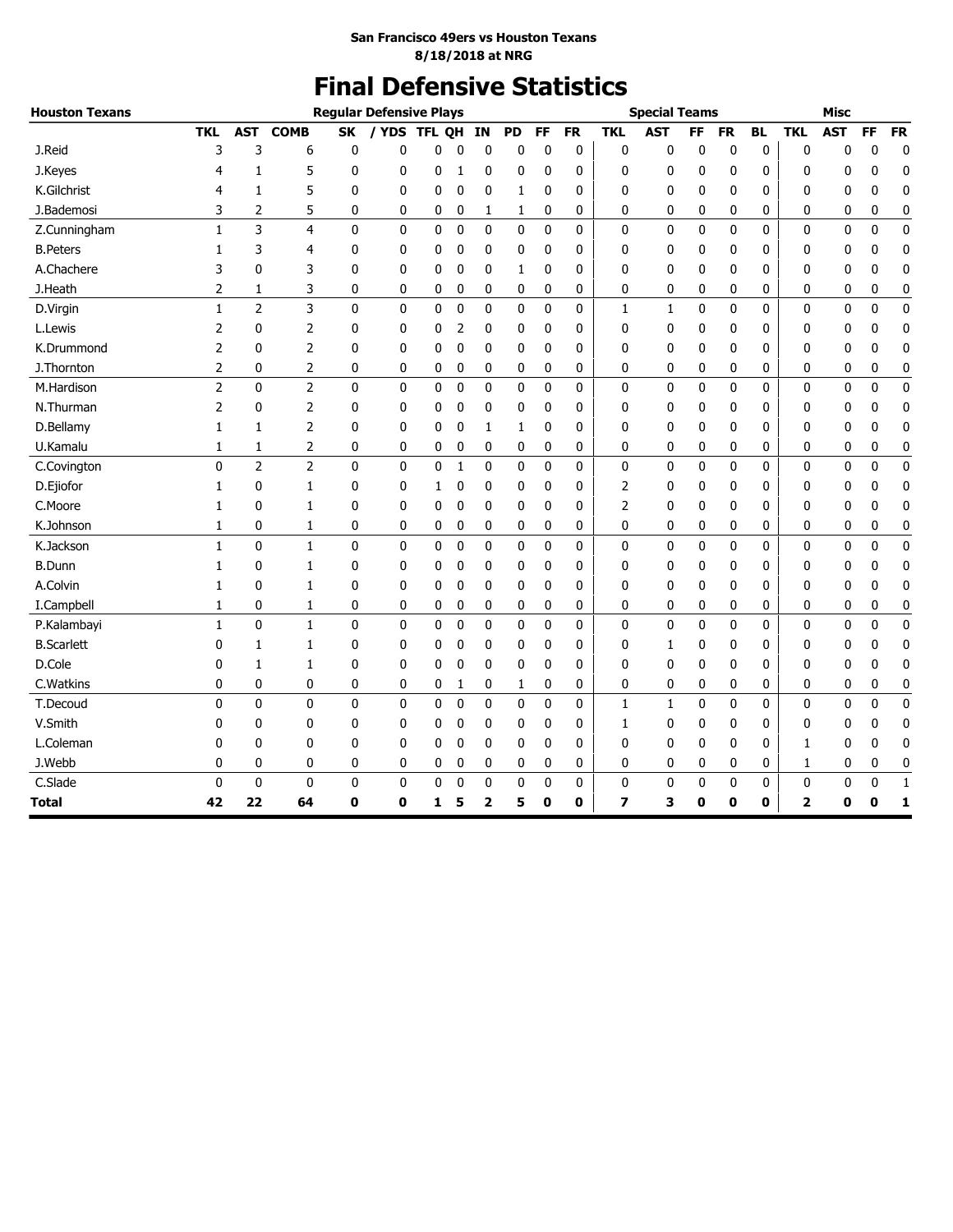## **San Francisco 49ers vs Houston Texans**

**8/18/2018 at NRG**

# **First Half Summary**

|                                           |                                            |            | PERIOD SCORES              |                 |                                                                        |                                |       |      |                            |    | TIME OF POSSESSION   |    |                       |       |            |                       |            |                |            |                       |               |              |
|-------------------------------------------|--------------------------------------------|------------|----------------------------|-----------------|------------------------------------------------------------------------|--------------------------------|-------|------|----------------------------|----|----------------------|----|-----------------------|-------|------------|-----------------------|------------|----------------|------------|-----------------------|---------------|--------------|
| 49ers                                     |                                            |            |                            | $70 = 7$        |                                                                        |                                |       |      | 49ers                      |    |                      |    |                       | 18:13 |            |                       |            |                |            |                       |               |              |
| Texans                                    |                                            |            |                            | $70 = 7$        |                                                                        |                                |       |      | Texans                     |    |                      |    |                       | 11:47 |            |                       |            |                |            |                       |               |              |
|                                           |                                            |            |                            |                 |                                                                        |                                |       |      |                            |    | <b>Scoring Plays</b> |    |                       |       |            |                       |            |                |            |                       |               |              |
| Team                                      | Qtr                                        |            |                            |                 | Time Play Description (Extra Point) (Drive Info)                       |                                |       |      |                            |    |                      |    |                       |       |            |                       |            |                |            | Visitor               |               | Home         |
| 49ers                                     | 1                                          |            |                            |                 | 9:50 T.Taylor 2 yd. pass from J.Garoppolo (R.Gould kick) (10-78, 5:10) |                                |       |      |                            |    |                      |    |                       |       |            |                       |            |                |            | 7                     |               | 0            |
| Texans                                    | 1                                          |            |                            |                 | 5:38 B.Ellington 1 yd. pass from D.Watson (N.Rose kick) (11-79, 4:12)  |                                |       |      |                            |    |                      |    |                       |       |            |                       |            |                |            | 7                     |               | 7            |
|                                           |                                            |            |                            |                 |                                                                        |                                |       |      |                            |    |                      |    |                       |       |            | San Francisco 49ers   |            |                |            | <b>Houston Texans</b> |               |              |
| TOTAL FIRST DOWNS                         |                                            |            |                            |                 |                                                                        |                                |       |      |                            |    |                      |    |                       |       |            | 11                    |            |                |            |                       |               | 8            |
|                                           | First Downs Rushing-Passing-by Penalty     |            |                            |                 |                                                                        |                                |       |      |                            |    |                      |    |                       |       |            | $1 - 9 - 1$           |            |                |            |                       | $0 - 7 - 1$   |              |
| <b>THIRD DOWN EFFICIENCY</b>              |                                            |            |                            |                 |                                                                        |                                |       |      |                            |    |                      |    |                       |       |            | 6-10-60%              |            |                |            |                       | $3 - 8 - 38%$ |              |
| TOTAL NET YARDS                           |                                            |            |                            |                 |                                                                        |                                |       |      |                            |    |                      |    |                       |       |            | 224                   |            |                |            |                       |               | 150          |
|                                           | <b>Total Offensive Plays</b>               |            |                            |                 |                                                                        |                                |       |      |                            |    |                      |    |                       |       |            |                       | 35         |                |            |                       |               | 32           |
| <b>NET YARDS RUSHING</b>                  |                                            |            |                            |                 |                                                                        |                                |       |      |                            |    |                      |    |                       |       |            |                       | 27         |                |            |                       |               | 27           |
| <b>NET YARDS PASSING</b>                  |                                            |            |                            |                 |                                                                        |                                |       |      |                            |    |                      |    |                       |       |            | 197                   |            |                |            |                       |               | 123          |
|                                           | <b>Gross Yards Passing</b>                 |            |                            |                 |                                                                        |                                |       |      |                            |    |                      |    |                       |       |            | 197                   |            |                |            |                       |               | 123          |
|                                           | Times thrown-yards lost attempting to pass |            |                            |                 |                                                                        |                                |       |      |                            |    |                      |    |                       |       |            | $0 - 0$               |            |                |            |                       |               | $0 - 0$      |
| Pass Attempts-Completions-Had Intercepted |                                            |            |                            |                 |                                                                        |                                |       |      |                            |    |                      |    |                       |       |            | $22 - 16 - 1$         |            |                |            |                       | $23 - 12 - 0$ |              |
| <b>Punts-Number and Average</b>           |                                            |            |                            |                 |                                                                        |                                |       |      |                            |    |                      |    |                       |       |            | $3 - 40.7$            |            |                |            |                       | $3 - 46.7$    |              |
| <b>Penalties-Number and Yards</b>         |                                            |            |                            |                 |                                                                        |                                |       |      |                            |    |                      |    |                       |       |            | $9 - 79$              |            |                |            |                       | $3 - 25$      |              |
| <b>Fumbles-Number and Lost</b>            |                                            |            |                            |                 |                                                                        |                                |       |      |                            |    |                      |    |                       |       |            | $0 - 0$               |            |                |            |                       | $0 - 0$       |              |
| <b>Red Zone Efficiency</b>                |                                            |            |                            |                 |                                                                        |                                |       |      |                            |    |                      |    |                       |       |            | $1 - 2 - 50%$         |            |                |            |                       | 1-1-100%      |              |
| <b>Average Drive Start</b>                |                                            |            |                            |                 |                                                                        |                                |       |      |                            |    |                      |    |                       |       |            | <b>SF 24</b>          |            |                |            |                       | <b>HST 18</b> |              |
|                                           |                                            |            | <b>San Francisco 49ers</b> |                 |                                                                        |                                |       |      |                            |    |                      |    |                       |       |            | <b>Houston Texans</b> |            |                |            |                       |               |              |
| <b>RUSHING</b>                            |                                            |            |                            | <b>ATT</b>      | <b>YDS</b>                                                             | <b>AVG</b>                     |       | LG   | TD                         |    | <b>RUSHING</b>       |    |                       |       |            |                       | <b>ATT</b> | <b>YDS</b>     | <b>AVG</b> |                       | LG            | TD           |
| J.McNichols                               |                                            |            |                            | 8               | 25                                                                     | 3.1                            |       | 6    | 0                          |    | A.Blue               |    |                       |       |            |                       | 3          | 17             | 5.7        |                       | 9             | 0            |
| J.Williams                                |                                            |            |                            | 3               | 5                                                                      | 1.7                            |       | 2    | 0                          |    | L.Miller             |    |                       |       |            |                       | 4          | 6              | 1.5        |                       | 5             | 0            |
| C.Beathard                                |                                            |            |                            | 1               | $\overline{2}$                                                         | 2.0                            |       | 2    | 0                          |    | T.Pope               |    |                       |       |            |                       | 1          | 2              | 2.0        |                       | 2             | 0            |
| D.Pettis                                  |                                            |            |                            | 1               | $-5$                                                                   | $-5.0$                         |       | $-5$ | 0                          |    | <b>B.Weeden</b>      |    |                       |       |            |                       | 1          | $\overline{2}$ | 2.0        |                       | 2             | 0            |
| Total                                     |                                            |            |                            | 13              | 27                                                                     | 2.1                            |       | 6    | 0                          |    | Total                |    |                       |       |            |                       | 9          | 27             | 3.0        |                       | 9             | $\mathbf{0}$ |
|                                           |                                            |            |                            |                 |                                                                        |                                |       |      |                            |    |                      |    |                       |       |            |                       |            |                |            |                       |               |              |
| <b>PASSING</b>                            |                                            | <b>ATT</b> | <b>CMP</b>                 | YDS             | SK/YD TD                                                               |                                | LG IN |      | RT                         |    | <b>PASSING</b>       |    |                       |       | <b>ATT</b> | <b>CMP</b>            |            | YDS SK/YD TD   |            | LG IN                 |               | <b>RT</b>    |
| J.Garoppolo                               |                                            | 12         | 10                         | 136             | 0/0                                                                    | 1                              | 40    |      | 1 106.9                    |    | <b>B.</b> Weeden     |    |                       |       | 15         | 7                     | 50         | 0/0            | 0          | 15                    | 0             | 54.9         |
| C.Beathard                                |                                            | 10         | 6                          | 61              | 0/0                                                                    | 0                              | 20    | 0    | 77.5                       |    | D.Watson             |    |                       |       | 8          | 5                     | 73         | 0/0            | 1          | 37                    | 0             | 131.8        |
| Total                                     |                                            | 22         | 16                         | 197             | 0/0                                                                    | 1                              | 40    | 1    | 96.2                       |    | Total                |    |                       |       | 23         | 12                    | 123        | 0/0            | 1          | 37                    | 0             | 82.3         |
| <b>PASS RECEIVING</b>                     |                                            |            | <b>TAR</b>                 | <b>REC</b>      | <b>YDS</b>                                                             | <b>AVG</b>                     |       | LG   | TD                         |    |                      |    | <b>PASS RECEIVING</b> |       |            | <b>TAR</b>            | <b>REC</b> | <b>YDS</b>     | <b>AVG</b> |                       | LG            | TD           |
| M.Goodwin                                 |                                            |            | 3                          | 3               | 61                                                                     | 20.3                           |       | 40   | 0                          |    | <b>B.Ellington</b>   |    |                       |       |            | 6                     | 4          | 50             | 12.5       |                       | 37            | 1            |
| J.McNichols                               |                                            |            | 4                          | 3               | 19                                                                     | 6.3                            |       | 7    | 0                          |    | S.Coates             |    |                       |       |            | 7                     | 3          | 32             | 10.7       |                       | 15            | 0            |
| D.Pettis                                  |                                            |            | 4                          | 2               | 32                                                                     | 16.0                           |       | 20   | 0                          |    | R.Griffin            |    |                       |       |            | 4                     | 2          | 29             | 14.5       |                       | 22            | 0            |
| K.Juszczyk                                |                                            |            | 2                          | 2               | 29                                                                     | 14.5                           |       | 24   | 0                          |    | T.Pope               |    |                       |       |            | 2                     | 1          | 5              | 5.0        |                       | 5             | 0            |
| T.Taylor                                  |                                            |            | 3                          | 2               | 7                                                                      | 3.5                            |       | 5    | 1                          |    | A.Blue               |    |                       |       |            | 1                     | 1          | 5              | 5.0        |                       | 5             | 0            |
| P.Garcon                                  |                                            |            | 2                          | 1               | 17                                                                     | 17.0                           |       | 17   | 0                          |    | V.Smith              |    |                       |       |            | 2                     | 1          | 2              | 2.0        |                       | 2             | 0            |
| C.Hikutini                                |                                            |            | 1                          | 1               | 14                                                                     | 14.0                           |       | 14   | 0                          |    | <b>B.Miller</b>      |    |                       |       |            | 1                     | 0          | 0              | 0.0        |                       | 0             | 0            |
| C.Wick                                    |                                            |            | 1                          | 1               | 10                                                                     | 10.0                           |       | 10   | 0                          |    |                      |    |                       |       |            |                       |            |                |            |                       |               |              |
| G.Celek                                   |                                            |            | 1                          | 1               | 8                                                                      | 8.0                            |       | 8    | 0                          |    |                      |    |                       |       |            |                       |            |                |            |                       |               |              |
| A.Burbridge                               |                                            |            | 1                          | 0               | $\mathbf 0$                                                            | 0.0                            |       | 0    | 0                          |    |                      |    |                       |       |            |                       |            |                |            |                       |               |              |
| Total                                     |                                            |            | 22                         | 16              | 197                                                                    | 12.3                           |       | 40   | 1                          |    | Total                |    |                       |       |            | 23                    | 12         | 123            | 10.3       |                       | 37            | 1            |
| <b>San Francisco 49ers</b>                |                                            |            |                            |                 |                                                                        | <b>Regular Defensive Plays</b> |       |      |                            |    |                      |    |                       |       |            | <b>Special Teams</b>  |            |                |            | <b>Misc</b>           |               |              |
|                                           |                                            |            | TKL                        | <b>AST COMB</b> |                                                                        | SK / YDS TFL                   |       |      | Q                          | ΙN | <b>PD</b>            | FF | FR                    | TKL   | <b>AST</b> | FF                    | FR         | BL<br>TKL      |            | <b>AST</b>            | FF            | <b>FR</b>    |
| R.Foster                                  |                                            |            | 3                          | 0               | 3                                                                      | 0                              | 0     |      | 0<br>0                     | 0  | 1                    | 0  | 0                     | 0     |            | 0<br>0                | 0          | 0              | 0          | 0                     | 0             | 0            |
| J.Ward                                    |                                            |            | 2                          | 1               | 3                                                                      | 0                              | 0     |      | 0<br>0                     | 0  | 0                    | 0  | 0                     | 0     |            | 0<br>0                | 0          | 0              | 0          | 0                     | 0             | 0            |
| S.Day                                     |                                            |            | $\mathbf{1}$               | 1               | 2                                                                      | 0                              | 0     |      | 0<br>0                     | 0  | 0                    | 0  | 0                     | 0     |            | 0<br>0                | 0          | 0              | 0          | 0                     | 0             | 0            |
| E.Harold                                  |                                            |            | 1                          | 1               | 2                                                                      | 0                              | 0     |      | 0<br>0                     | 0  | 0                    | 0  | 0                     | 0     |            | 0<br>0                | 0          | 0              | 0          | 0                     | 0             | 0            |
| Total                                     |                                            |            | $\overline{ }$             | 3               | 10                                                                     | $\mathbf 0$                    | 0     |      | $\mathbf 0$<br>$\mathbf 0$ | 0  | 1                    | 0  | 0                     | 0     |            | 0<br>0                | 0          | 0              | 0          | 0                     | 0             | 0            |
|                                           |                                            |            |                            |                 |                                                                        |                                |       |      |                            |    |                      |    |                       |       |            |                       |            |                |            |                       |               |              |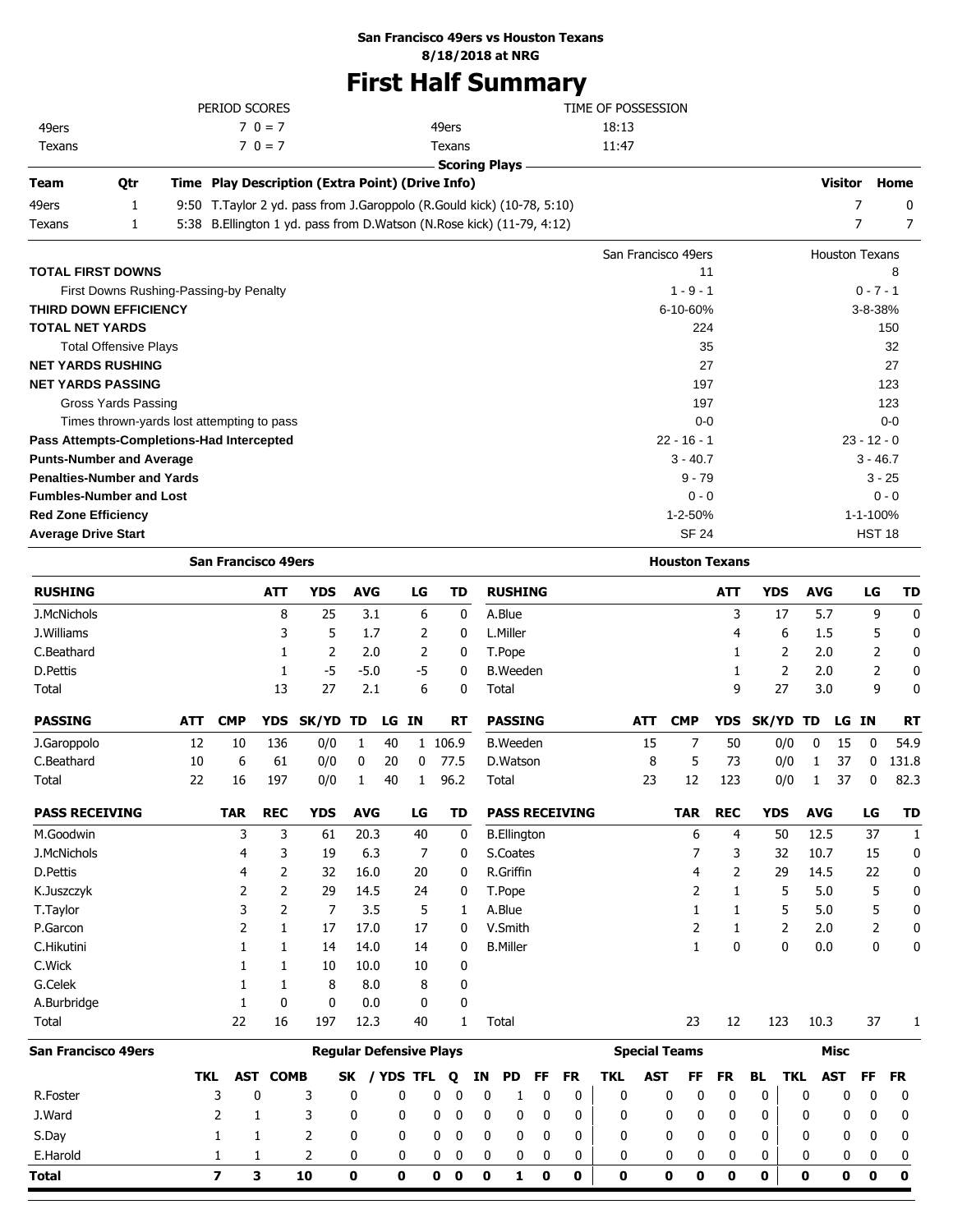# **First Half Summary**

| <b>Houston Texans</b> |     |            |             |           | <b>Regular Defensive Plays</b> |   |   |    |    |           |     | <b>Special Teams</b> |     |    |     |     | Misc |     |           |
|-----------------------|-----|------------|-------------|-----------|--------------------------------|---|---|----|----|-----------|-----|----------------------|-----|----|-----|-----|------|-----|-----------|
|                       | TKL | <b>AST</b> | <b>COMB</b> | <b>SK</b> | / YDS TFL QH IN                |   |   | PD | FF | <b>FR</b> | TKL | AST                  | FF. | FR | BL. | TKL | AST  | FF. | <b>FR</b> |
| J.Reid                |     |            |             |           |                                | υ |   |    |    | 0         | 0   |                      |     |    | 0   |     |      |     | 0         |
| J.Bademosi            |     |            |             |           |                                |   |   |    |    | 0         | 0   |                      |     |    | 0   |     |      |     | - 0       |
| Z.Cunningham          |     |            | 4           |           |                                |   |   |    |    | 0         | 0   |                      |     |    | 0   |     |      |     | - 0       |
| D.Virgin              |     |            |             |           |                                | U |   |    |    | 0         |     |                      |     |    | 0   |     |      |     | - 0       |
| <b>Total</b>          |     | 10         | 18          |           | o                              | o | u |    |    | 0         |     | o                    | 0   |    |     | o   | 0    |     | - 0       |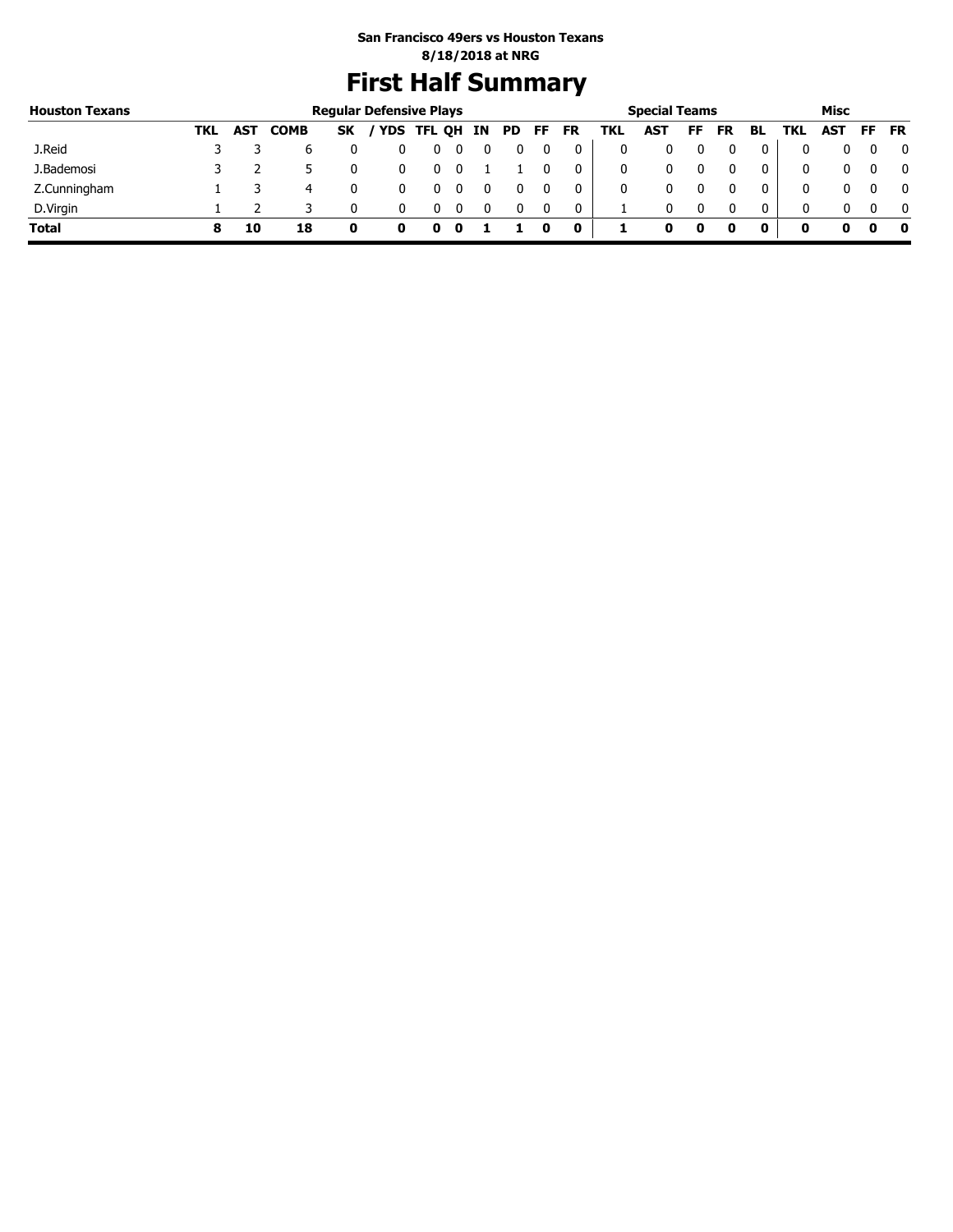# **Play By Play Play Play Play By Play First Quarter 8/18/2018**

 $\Gamma$ 

SF wins toss, elects to Receive, and HST elects to defend the North goal.

N.Rose kicks 65 yards from HST 35 to SF 0. R.James to SF 22 for 22 yards (D.Ejiofor).

### **San Francisco 49ers at 15:00, (1st play from scrimmage 14:53)**

| SF 7 HST 0. 10 plays. 78 vards. 5:10 drive. 5:10 elansed. |  |                                                                                                                                                                               |                |  |  |  |
|-----------------------------------------------------------|--|-------------------------------------------------------------------------------------------------------------------------------------------------------------------------------|----------------|--|--|--|
|                                                           |  | R. Gould extra point is GOOD, Center-K. Nelson, Holder-B. Pinion.                                                                                                             |                |  |  |  |
| $3-2-HST2$                                                |  | (9:56) (Shotgun) J.Garoppolo pass short middle to T.Taylor for 2 yards, TOUCHDOWN [C.Covington].                                                                              | P <sub>3</sub> |  |  |  |
| $2-2-HST2$                                                |  | (10:35) J.McNichols right tackle to HST 2 for no gain (K.Jackson).                                                                                                            |                |  |  |  |
| $1-7-HST$ 7                                               |  | (11:13) J.Garoppolo pass short left to K.Juszczyk to HST 2 for 5 yards (J.Bademosi, B.Scarlett).                                                                              |                |  |  |  |
| $1-2-HST2$                                                |  | $(11.29)$ PENALTY on SF-J.Staley, False Start, 5 yards, enforced at HST 2 - No Play.                                                                                          |                |  |  |  |
| 4-1-HST 26                                                |  | (11:52) J.Garoppolo pass short right to K.Juszczyk pushed ob at HST 2 for 24 yards (J.Reid).                                                                                  | P <sub>2</sub> |  |  |  |
| 3-9-HST 34                                                |  | (12:34) (Shotgun) J.Garoppolo pass short right to M.Goodwin to HST 26 for 8 yards (D.Virgin).                                                                                 |                |  |  |  |
| 2-9-HST 34                                                |  | (12:37) (Shotgun) J.Garoppolo pass incomplete short middle to P.Garcon.                                                                                                       |                |  |  |  |
| 1-10-HST 35                                               |  | (13:16) J.McNichols left tackle to HST 34 for 1 yard (Z.Cunningham; C.Covington).                                                                                             |                |  |  |  |
| $3 - 7 - SF$ 25                                           |  | (13:36) (Shotgun) J.Garoppolo pass deep left to M.Goodwin pushed ob at HST 35 for 40 yards (K.Johnson). HST-K.Johnson was injured during<br>the play. His return is Doubtful. | P1             |  |  |  |
| $2 - 2 - SF$ 30                                           |  | $(14:17)$ D. Pettis left end to SF 25 for -5 yards (D. Ejiofor).                                                                                                              |                |  |  |  |
| $1-10-SF22$                                               |  | (14:53) J.Garoppolo pass short right to G.Celek to SF 30 for 8 yards (J.Reid; Z.Cunningham).                                                                                  |                |  |  |  |
|                                                           |  |                                                                                                                                                                               |                |  |  |  |

|                 | $\mathbf{S}$ $\mathbf{r}$ and $\mathbf{r}$ is the plays, to value, $\mathbf{S}$ ; to differ $\mathbf{S}$ ; to elapsed |                |
|-----------------|-----------------------------------------------------------------------------------------------------------------------|----------------|
|                 | B.Pinion kicks 68 yards from SF 35 to HST -3. S.Coates to HST 21 for 24 yards (J.Tartt).                              |                |
|                 | Houston Texans at 9:50, (1st play from scrimmage 9:44)                                                                |                |
| 1-10-HST 21     | (9:44) L.Miller right guard to HST 24 for 3 yards (A.Colbert).                                                        |                |
| 2-7-HST 24      | (9:10) (Shotgun) D. Watson pass short middle to B. Ellington to SF 39 for 37 yards (J. Ward; J. Tartt).               | P <sub>1</sub> |
| $1-10-SF$ 39    | (8:40) L. Miller up the middle to SF 34 for 5 yards (D. Buckner).                                                     |                |
| $2 - 5 - SF$ 34 | (8.11) (Shotgun) D. Watson pass incomplete deep left to B. Miller (A. Witherspoon).                                   |                |
| $3-5-SF34$      | (8:06) (Shotgun) D. Watson pass short right to B. Ellington to SF 28 for 6 yards (J. Ward).                           | P <sub>2</sub> |
| $1-10-SF28$     | (7:32) (Shotgun) D. Watson pass incomplete short right to B. Ellington.                                               |                |
| 2-10-SF 28      | (7:28) D. Watson pass deep left to R. Griffin pushed ob at SF 6 for 22 yards (A. Witherspoon).                        | P <sub>3</sub> |
| $1-6-SF6$       | (6:57) L. Miller left end to SF 8 for -2 yards (E. Harold; E. Mitchell).                                              |                |
| $2 - 8 - SF 8$  | $(6:23)$ (Shotgun) D. Watson pass short middle to R. Griffin to SF 1 for 7 yards (J. Tartt).                          |                |
|                 | Timeout #1 by HST at 05:45.                                                                                           |                |
| $3-1-SF1$       | (5:45) (Shotgun) D. Watson pass incomplete short left to B. Ellington.                                                |                |
| $4-1-SF1$       | (5:41) (Shotgun) D. Watson pass short right to B. Ellington for 1 yard, TOUCHDOWN.                                    | P <sub>4</sub> |
|                 | N. Rose extra point is GOOD, Center-J. Weeks, Holder-S. Lechler.                                                      |                |
|                 | SF 7 HST 7, 11 plays, 79 yards, 4:12 drive, 9:22 elapsed                                                              |                |
|                 |                                                                                                                       |                |

N.Rose kicks 64 yards from HST 35 to SF 1. D.Reed to SF 22 for 21 yards (D.Ejiofor).

|                            | San Francisco 49ers at 5:38, (1st play from scrimmage 5:31)                                              |                |
|----------------------------|----------------------------------------------------------------------------------------------------------|----------------|
| $1-10-SF22$                | (5:31) J.Garoppolo pass short left to P.Garcon to SF 39 for 17 yards (Z.Cunningham).                     | <b>P4</b>      |
| $1-10-SF$ 39               | (4.51) J. Williams right tackle to SF 40 for 1 yard (J. Reid; Z. Cunningham).                            |                |
| $2-9-SF40$                 | $(4:14)$ J. Williams right tackle to SF 42 for 2 yards (B. Dunn).                                        |                |
| $3 - 7 - SF$ 42            | (3:36) (Shotgun) J.Garoppolo pass short left to M.Goodwin pushed ob at HST 45 for 13 yards (J.Bademosi). | P <sub>5</sub> |
| 1-10-HST 45                | (3:09) J.McNichols left tackle to HST 41 for 4 yards (J.Bademosi; D.Cole).                               |                |
| 2-6-HST 41                 | (2:34) J.McNichols right tackle to HST 39 for 2 yards (J.Heath).                                         |                |
| 3-4-HST 39                 | (1.58) (Shotgun) J.Garoppolo pass short left to T.Taylor to HST 34 for 5 yards (A.Colvin).               | P6             |
| 1-10-HST 34                | $(1:22)$ (Shotgun) J.McNichols right tackle to HST 28 for 6 yards (B.Peters; C.Covington).               |                |
| 2-4-HST 28                 | (:50) J. Williams left end pushed ob at HST 26 for 2 yards (B. Peters).                                  |                |
| 3-2-HST 26                 | (:14) J.Garoppolo pass short right to C.Hikutini pushed ob at HST 12 for 14 yards (J.Reid).              | P7             |
| <b>END OF OUARTER</b>      | <b>Efficiencies</b><br>Time<br><b>First Downs</b>                                                        |                |
|                            | Poss<br><b>Score</b><br>$\bf{R}$<br>Т<br>4 Down<br>P<br>$\mathbf X$<br>3 Down                            |                |
| <b>San Francisco 49ers</b> | 7<br>1/1<br>7<br>10:48<br>$\mathbf{0}$<br>7<br>$\mathbf{0}$<br>5/6                                       |                |

**Houston Texans 7 4:12 0 4 0 4 1/2 1/1**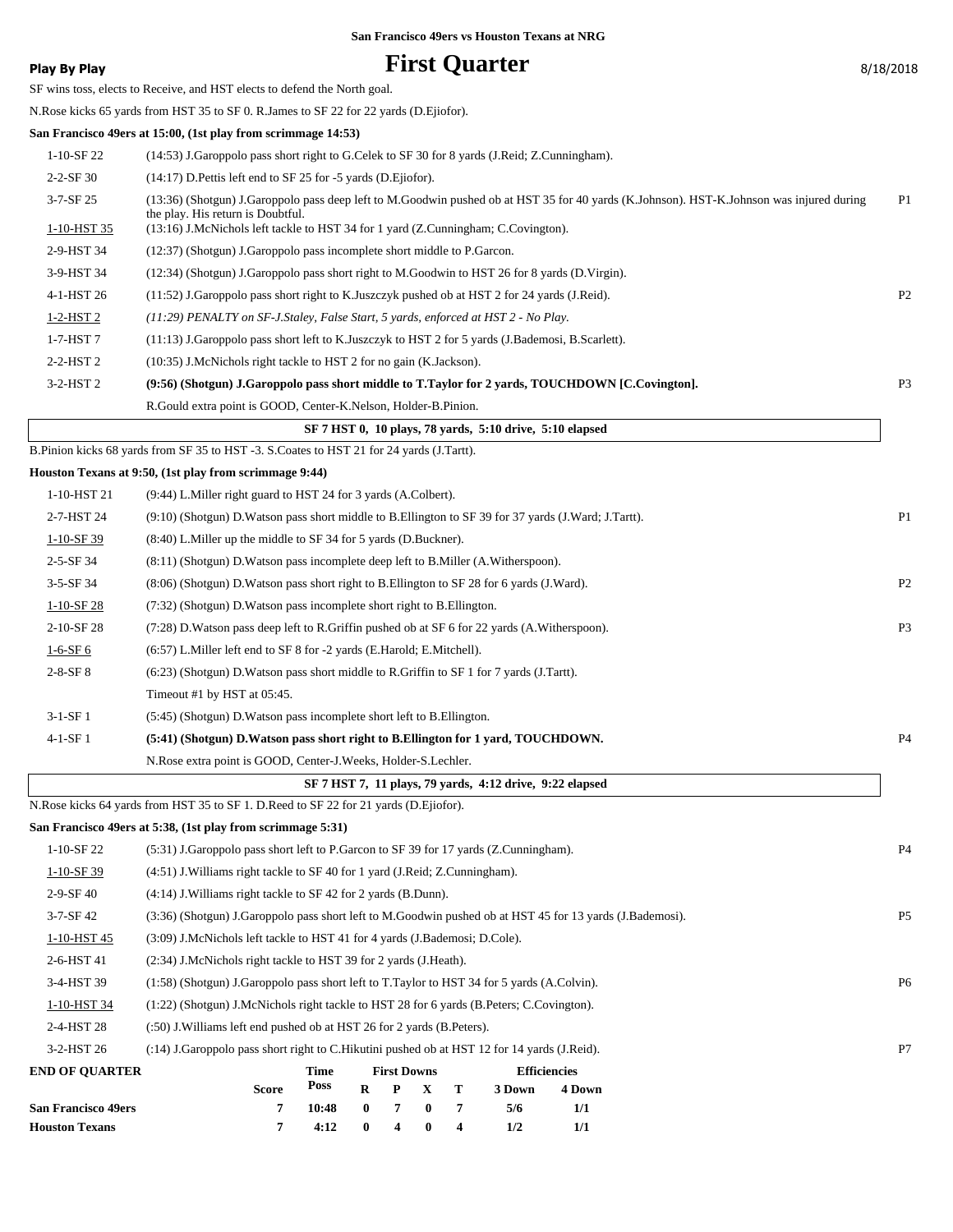# **Play By Play Play Play By Play Second Quarter By Play By Play By Play By 2018**

| San Francisco 49ers continued. |                                                                                                                                                                                                                                                                                                                                            |                 |
|--------------------------------|--------------------------------------------------------------------------------------------------------------------------------------------------------------------------------------------------------------------------------------------------------------------------------------------------------------------------------------------|-----------------|
| 1-10-HST 12                    | (15:00) J.McNichols left guard to HST 5 for 7 yards (L.Lewis).                                                                                                                                                                                                                                                                             |                 |
| 1-35-HST 37                    | PENALTY on SF-W.Richburg, Offensive Holding, 10 yards, enforced at HST 12 - No Play.<br>PENALTY on SF-W.Richburg, Unsportsmanlike Conduct, 15 yards, enforced between downs.<br>(14:44) (Shotgun) J.Garoppolo pass deep middle intended for D.Pettis INTERCEPTED by J.Bademosi at HST 17. J.Bademosi to HST 17 for no<br>gain (D. Pettis). |                 |
| <b>Houston Texans at 14:35</b> |                                                                                                                                                                                                                                                                                                                                            |                 |
| 1-10-HST 17                    | (14:35) B. Weeden pass short right to S. Coates to HST 32 for 15 yards.                                                                                                                                                                                                                                                                    | P <sub>5</sub>  |
| 1-10-HST 32                    | $(14:01)$ (Shotgun) B. Weeden pass incomplete short middle to R. Griffin (R. Foster).                                                                                                                                                                                                                                                      |                 |
| 2-10-HST 32                    | $(13:57)$ (Shotgun) L. Miller up the middle to HST 32 for no gain (R. Foster).                                                                                                                                                                                                                                                             |                 |
| 3-10-HST 32                    | $(13:19)$ (Shotgun) B. Weeden pass incomplete short left to S. Coates.                                                                                                                                                                                                                                                                     |                 |
| 4-10-HST 32                    | (13:14) S.Lechler punts 44 yards to SF 24, Center-J.Weeks. D.Pettis pushed ob at SF 34 for 10 yards (V.Smith).                                                                                                                                                                                                                             |                 |
| San Francisco 49ers at 13:03   |                                                                                                                                                                                                                                                                                                                                            |                 |
| $1-10-SF$ 34                   | (13:03) C.Beathard pass short left to D.Pettis to SF 46 for 12 yards (J.Bademosi) [L.Lewis].                                                                                                                                                                                                                                               | P8              |
| $1 - 10 - SF$ 46               | (12:29) J.McNichols left tackle to SF 48 for 2 yards (J.Heath).                                                                                                                                                                                                                                                                            |                 |
|                                | PENALTY on SF-K.Bourne, Illegal Formation, 5 yards, enforced at SF 46 - No Play.                                                                                                                                                                                                                                                           |                 |
| 1-15-SF 41                     | (12:05) C.Beathard scrambles left end to SF 43 for 2 yards. C.Beathard pass short left to J.McNichols to HST 48 for 9 yards (J.Bademosi).                                                                                                                                                                                                  |                 |
|                                | PENALTY on SF-C.Beathard, Illegal Forward Pass, 5 yards, enforced at SF 43.                                                                                                                                                                                                                                                                |                 |
| 2-18-SF 38                     | (11:54) C.Beathard pass short middle to C.Wick to SF 48 for 10 yards (J.Keyes).                                                                                                                                                                                                                                                            |                 |
| $3-8-SF$ 48                    | (11:19) (Shotgun) C.Beathard pass short middle to J.McNichols to HST 47 for 5 yards (J.Reid).                                                                                                                                                                                                                                              |                 |
| 4-3-HST 47                     | (10:56) B. Pinion punts 35 yards to HST 12, Center-K. Nelson, fair catch by T. Ervin.                                                                                                                                                                                                                                                      |                 |
| <b>Houston Texans at 10:49</b> |                                                                                                                                                                                                                                                                                                                                            |                 |
| 1-10-HST 12                    | (10:49) (Shotgun) A.Blue right tackle to HST 16 for 4 yards (C.Marsh, E.Mitchell).                                                                                                                                                                                                                                                         |                 |
| 2-6-HST 16                     | $(10:12)$ (Shotgun) B. Weeden pass incomplete short middle to R. Griffin.                                                                                                                                                                                                                                                                  |                 |
| 3-6-HST 16                     | (10:08) (Shotgun) B. Weeden pass short right to S. Coates pushed ob at HST 23 for 7 yards (J. Ward).                                                                                                                                                                                                                                       | P6              |
| 1-10-HST 23                    | (9:37) A.Blue right guard to HST 27 for 4 yards (S.Day; C.James).                                                                                                                                                                                                                                                                          |                 |
| 2-6-HST 27                     | (8.57) (Shotgun) B. Weeden pass short middle to A. Blue to HST 32 for 5 yards (R. Foster) [D. Watson].                                                                                                                                                                                                                                     |                 |
| 3-1-HST 32                     | (8:16) (Shotgun) B. Weeden pass short left to S. Coates to HST 42 for 10 yards (R. Foster).                                                                                                                                                                                                                                                | P7              |
| 1-10-HST 42                    | (7:30) (Shotgun) B. Weeden pass incomplete deep left to S. Coates.                                                                                                                                                                                                                                                                         |                 |
| 2-10-HST 42                    | (7:24) (Shotgun) B. Weeden pass short left to V. Smith to HST 44 for 2 yards (D. Reed; B. Coyle).                                                                                                                                                                                                                                          |                 |
| 3-8-HST 44                     | $(6:40)$ (Shotgun) B. Weeden scrambles up the middle to HST 46 for 2 yards (S.Day).                                                                                                                                                                                                                                                        |                 |
| 4-6-HST 46                     | $(6.01)$ T.Daniel punts 45 yards to SF 9, Center-J.Weeks, fair catch by T.Taylor.                                                                                                                                                                                                                                                          |                 |
|                                | PENALTY on SF-A. Witherspoon, Illegal Block Above the Waist, 4 yards, enforced at SF 9.                                                                                                                                                                                                                                                    |                 |
| San Francisco 49ers at 5:52    |                                                                                                                                                                                                                                                                                                                                            |                 |
| $1-10-SF5$                     | (5.52) J.McNichols right guard to SF 11 for 6 yards (J.Bademosi; K.Gilchrist).                                                                                                                                                                                                                                                             |                 |
| $2-4-SF11$                     | (5:17) J.McNichols left guard to SF 14 for 3 yards (U.Kamalu; J.Heath).                                                                                                                                                                                                                                                                    |                 |
| 3-1-SF 14                      | (4:36) J.McNichols up the middle to SF 17 for 3 yards (U.Kamalu).                                                                                                                                                                                                                                                                          | R9              |
| $1-10-SF17$                    | $(4:01)$ C. Beathard pass short right to C. Hikutini to SF 25 for 8 yards (K. Gilchrist).                                                                                                                                                                                                                                                  |                 |
|                                | PENALTY on HST-B.Peters, Defensive Holding, 5 yards, enforced at SF 17 - No Play.                                                                                                                                                                                                                                                          | X10             |
| 1-10-SF 22                     | (3:41) PENALTY on SF-D. Williams, False Start, 5 yards, enforced at SF 22 - No Play.                                                                                                                                                                                                                                                       |                 |
| 1-15-SF 17                     | (3:25) C.Beathard pass short right to D.Pettis to SF 37 for 20 yards (D.Virgin; J.Reid).                                                                                                                                                                                                                                                   | P <sub>11</sub> |
| 1-10-SF 37                     | (2:57) C.Beathard pass incomplete deep right to D.Pettis.                                                                                                                                                                                                                                                                                  |                 |
| 2-10-SF 37                     | (2:49) C.Beathard pass incomplete short right to A.Burbridge.                                                                                                                                                                                                                                                                              |                 |
| 3-10-SF 37                     | (2:46) (Shotgun) C.Beathard pass short right to J.McNichols to SF 44 for 7 yards (K.Drummond, D.Virgin).                                                                                                                                                                                                                                   |                 |
| Two-Minute Warning             |                                                                                                                                                                                                                                                                                                                                            |                 |
| 4-3-SF 44                      | (2:00) J.Locke punts 45 yards to HST 11, Center-K.Nelson. T.Ervin to HST 11 for no gain (R.Mostert).                                                                                                                                                                                                                                       |                 |
|                                | PENALTY on SF-R.Mostert, Lowering the Head to Initiate Contact, 15 yards, enforced at HST 11.                                                                                                                                                                                                                                              |                 |
| <b>Houston Texans at 1:50</b>  |                                                                                                                                                                                                                                                                                                                                            |                 |
| 1-10-HST 26                    | $(1:50)$ A.Blue up the middle to HST 35 for 9 yards $(A.Exum)$ .                                                                                                                                                                                                                                                                           |                 |
|                                | PENALTY on HST-J.Thomas, Offensive Holding, 10 yards, enforced at HST 35.                                                                                                                                                                                                                                                                  |                 |
| 1-11-HST 25                    | $(1:41)$ (Shotgun) B. Weeden pass incomplete short middle to B. Ellington (R. Blair).                                                                                                                                                                                                                                                      |                 |
|                                | PENALTY on HST-J.Akins, Offensive Pass Interference, 10 yards, enforced at HST 25 - No Play.                                                                                                                                                                                                                                               |                 |
|                                |                                                                                                                                                                                                                                                                                                                                            |                 |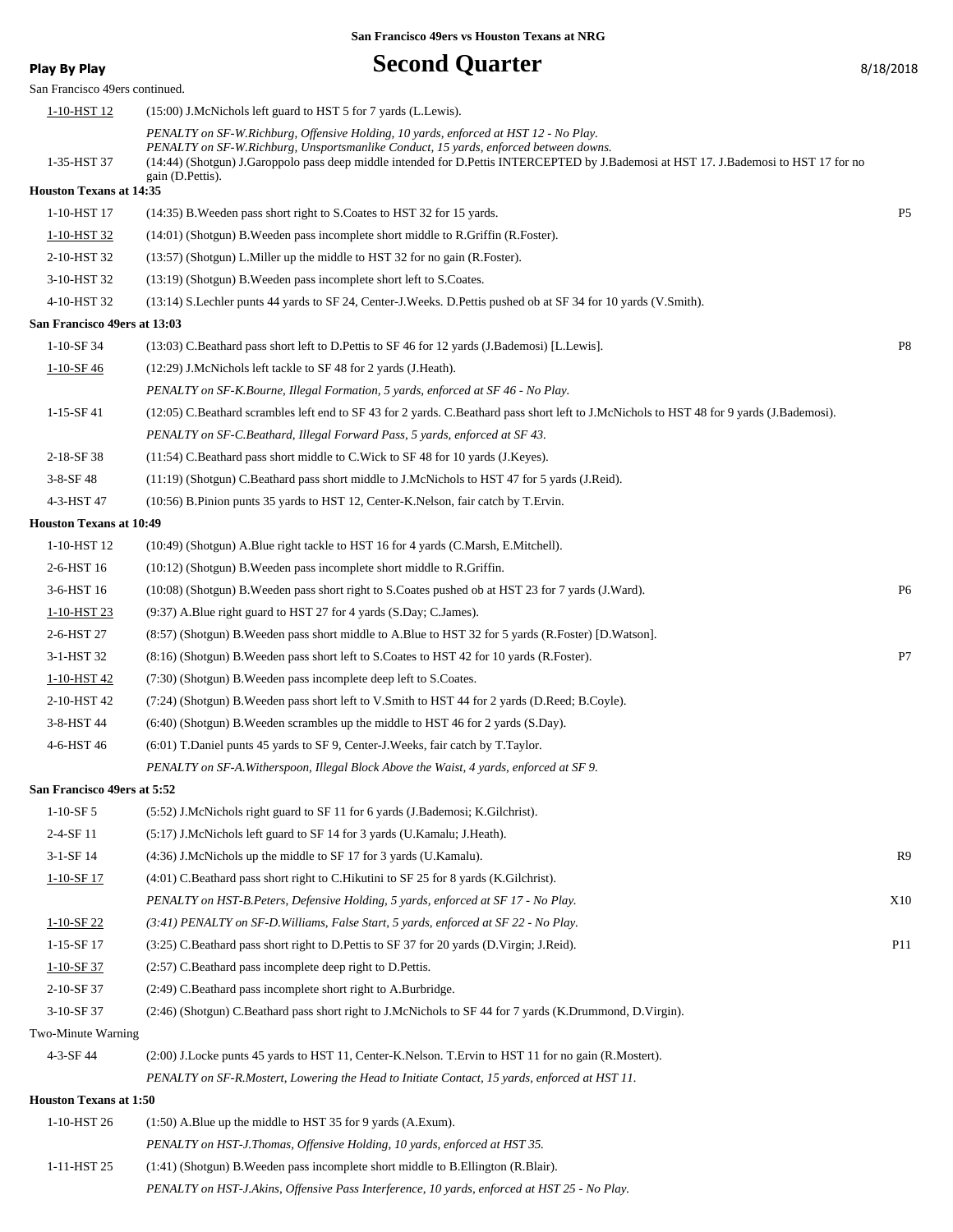| <b>Houston Texans</b>         | 7                                                                                                                | 7:35        | $\bf{0}$     | 3                  | 1           | 4 | 2/6                 | 0/0    |  |    |
|-------------------------------|------------------------------------------------------------------------------------------------------------------|-------------|--------------|--------------------|-------------|---|---------------------|--------|--|----|
| <b>San Francisco 49ers</b>    | 7                                                                                                                | 7:25        | $\mathbf{1}$ | $\overline{2}$     | 1           | 4 | 1/4                 | 0/0    |  |    |
| <b>END OF QUARTER</b>         | <b>Score</b>                                                                                                     | Poss        | $\bf{R}$     | P                  | $\mathbf X$ | т | 3 Down              | 4 Down |  |    |
|                               |                                                                                                                  | <b>Time</b> |              | <b>First Downs</b> |             |   | <b>Efficiencies</b> |        |  |    |
| 3-10-HST 34                   | (:03) (Shotgun) B. Weeden pass incomplete short middle to T. Pope.                                               |             |              |                    |             |   |                     |        |  |    |
| 2-10-HST 34                   | (:10) (Shotgun) B. Weeden pass incomplete deep left to V. Smith (G. Mabin).                                      |             |              |                    |             |   |                     |        |  |    |
|                               | Timeout #2 by HST at 00:10.                                                                                      |             |              |                    |             |   |                     |        |  |    |
| 1-10-HST 34                   | (:17) (Shotgun) B. Weeden pass incomplete deep right to S. Coates [J. Attaochu].                                 |             |              |                    |             |   |                     |        |  |    |
|                               | PENALTY on SF-J.Attaochu, Lowering the Head to Initiate Contact, 15 yards, enforced at HST 19.                   |             |              |                    |             |   |                     |        |  | X8 |
| 1-10-HST 14                   | (:24) (Shotgun) B. Weeden pass short middle to T. Pope to HST 19 for 5 yards (F. Warner).                        |             |              |                    |             |   |                     |        |  |    |
| <b>Houston Texans at 0:24</b> |                                                                                                                  |             |              |                    |             |   |                     |        |  |    |
| 4-3-SF 44                     | (:32) B.Pinion punts 42 yards to HST 14, Center-K.Nelson, fair catch by T.Ervin.                                 |             |              |                    |             |   |                     |        |  |    |
| $3 - 3 - SF$ 44               | (:38) (Shotgun) C.Beathard pass incomplete short middle to T.Taylor (A.Chachere).                                |             |              |                    |             |   |                     |        |  |    |
|                               | Timeout #2 by SF at 00:38.                                                                                       |             |              |                    |             |   |                     |        |  |    |
| 2-10-SF 37                    | (1:03) (Shotgun) C.Beathard pass short right to J.McNichols to SF 44 for 7 yards (K.Drummond) [C.Watkins].       |             |              |                    |             |   |                     |        |  |    |
| $1-10-SF37$                   | (1:08) (Shotgun) C.Beathard pass incomplete short left to J.McNichols.                                           |             |              |                    |             |   |                     |        |  |    |
| San Francisco 49ers at 1:08   |                                                                                                                  |             |              |                    |             |   |                     |        |  |    |
| 4-13-HST 23                   | (1:19) S.Lechler punts 51 yards to SF 26, Center-J.Weeks. D.Pettis to SF 37 for 11 yards (D.Virgin, B.Scarlett). |             |              |                    |             |   |                     |        |  |    |
|                               | Timeout #1 by SF at 01:20.                                                                                       |             |              |                    |             |   |                     |        |  |    |
| 3-15-HST 21                   | (1:25) (Shotgun) T. Pope up the middle to HST 23 for 2 yards (E. Harold).                                        |             |              |                    |             |   |                     |        |  |    |
| 2-15-HST 21                   | (1:31) (Shotgun) B. Weeden pass incomplete deep left to S. Coates.                                               |             |              |                    |             |   |                     |        |  |    |
| 1-21-HST 15                   | (1:36) (Shotgun) B. Weeden pass short left to B. Ellington pushed ob at HST 21 for 6 yards (D. Reed).            |             |              |                    |             |   |                     |        |  |    |
|                               |                                                                                                                  |             |              |                    |             |   |                     |        |  |    |

**Houston Texans 7 7:35 0 3 1 4 2/6 0/0**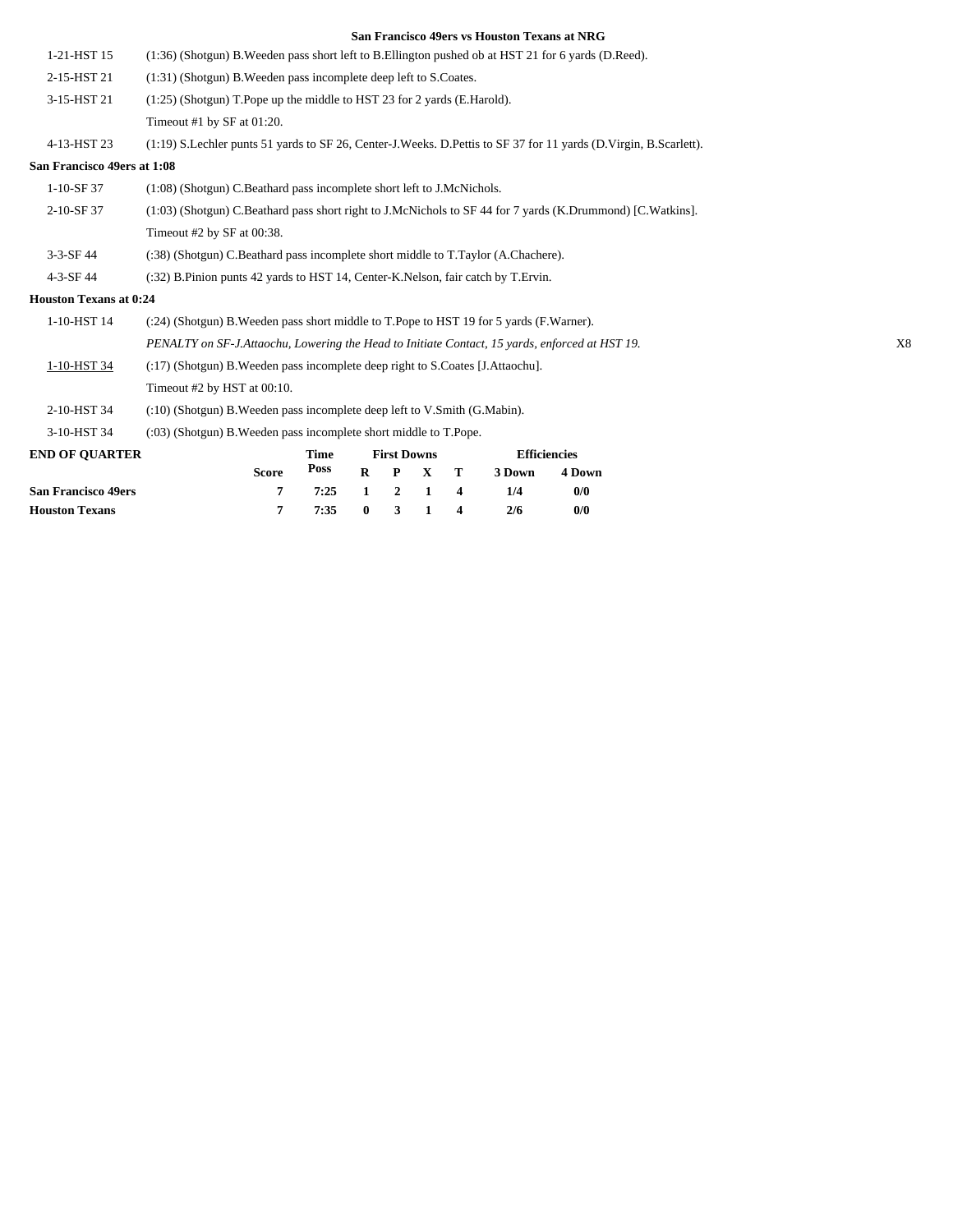**Play By Play Third Quarter** 8/18/2018 HST elects to Receive, and SF elects to defend the North goal. J.Locke kicks 60 yards from SF 35 to HST 5. T.Pope to SF 37 for 58 yards (J.Locke; G.Mabin). *Penalty on SF-J.Attaochu, Illegal Formation, offsetting, enforced at SF 35 - No Play. Penalty on HST-T.Swanson, Unnecessary Roughness, offsetting.* B.Pinion kicks 68 yards from SF 35 to HST -3. T.Pope to HST 22 for 25 yards (T.Moore). **Houston Texans at 15:00, (1st play from scrimmage 14:45)** 1-10-HST 22 (14:45) (Shotgun) J.Webb left end to HST 28 for 6 yards (T.Moore). 2-4-HST 28 (14:02) (Shotgun) J.Webb scrambles up the middle to HST 34 for 6 yards. R9 1-10-HST 34 (13:26) (Shotgun) J.Webb pass short right to B.Miller to HST 49 for 15 yards (S.Day). P10 1-10-HST 49 (12:55) A.Blue right tackle to 50 for 1 yard (R.Blair; F.Warner). 2-9-50 (12:17) (Shotgun) J.Webb pass incomplete short middle to Q.Bray (D.Reed). 3-9-50 (12:12) (Shotgun) J.Webb pass incomplete deep left to V.Smith (T.Moore). *PENALTY on SF-T.Moore, Defensive Pass Interference, 16 yards, enforced at 50 - No Play.* X11 1-10-SF 34 (12:07) A.Blue up the middle to SF 31 for 3 yards (R.Blair). 2-7-SF 31 (11:34) A.Blue left tackle to SF 31 for no gain (D.Jones). 3-7-SF 31 (10:48) (Shotgun) J.Webb pass incomplete deep left to B.Miller [E.Lee]. *PENALTY on SF-E.Lee, Roughing the Passer, 15 yards, enforced at SF 31 - No Play. Penalty on SF-C.James, Illegal Contact, declined.* X12 (10:39) A.Blue right tackle to SF 18 for -2 yards (S.Day). FUMBLES (S.Day), recovered by HST-C.Slade at SF 20. C.Slade to SF 20 for no gain (F.Warner). 1-10-SF 16 2-14-SF 20 (9:55) (Shotgun) J.Webb pass short right to T.Pope to SF 15 for 5 yards (G.Mabin). 3-9-SF 15 (9:16) (Shotgun) J.Webb pass incomplete short right to T.Pope (E.Lee). 4-9-SF 15 **(9:11) N.Rose 32 yard field goal is GOOD, Center-J.Weeks, Holder-T.Daniel. SF 7 HST 10, 11 plays, 63 yards, 2 penalties, 5:52 drive, 5:52 elapsed** N.Rose kicks 70 yards from HST 35 to SF -5. D.Reed to SF 40 for 45 yards (T.Decoud; D.Virgin). **San Francisco 49ers at 9:08, (1st play from scrimmage 9:00)** 1-10-SF 40 (9:00) C.Beathard pass short right to K.Bourne to SF 46 for 6 yards (J.Thornton) [J.Keyes]. 2-4-SF 46 (8:32) J.McNichols left tackle to SF 46 for no gain (D.Bellamy; J.Keyes). 3-4-SF 46 (7:56) (Shotgun) C.Beathard pass incomplete short right to R.James (C.Watkins). 4-4-SF 46 (7:53) J.Locke punts 40 yards to HST 14, Center-K.Nelson, fair catch by B.Miller. **Houston Texans at 7:44** 1-10-HST 14 (7:44) (Shotgun) L.Coleman up the middle to HST 27 for 13 yards (A.Exum; T.Moore). R13 (7:12) L.Coleman left guard to HST 28 for 1 yard (D.Jones). FUMBLES (D.Jones), RECOVERED by SF-F.Warner at HST 28. F.Warner to HST 28 for no gain (L.Coleman). 1-10-HST 27 **San Francisco 49ers at 7:04** 1-10-HST 28 (7:04) (Shotgun) J.McNichols left tackle to HST 25 for 3 yards (D.Bellamy). 2-7-HST 25 (6:22) (Shotgun) C.Beathard pass incomplete deep left to A.Burbridge. Timeout #1 by SF at 06:17. 3-7-HST 25 (6:17) (Shotgun) C.Beathard scrambles up the middle to HST 21 for 4 yards (J.Heath, B.Peters). 4-3-HST 21 **(5:37) R.Gould 39 yard field goal is GOOD, Center-K.Nelson, Holder-J.Locke. SF 10 HST 10, 4 plays, 7 yards, 1:31 drive, 9:27 elapsed** J.Locke kicks 59 yards from SF 35 to HST 6. T.Ervin to HST 26 for 20 yards (A.Exum). **Houston Texans at 5:33, (1st play from scrimmage 5:27)** 1-10-HST 26 (5:27) J.Webb pass short right to M.Pruitt pushed ob at HST 43 for 17 yards (C.James). P14 1-10-HST 43 (4:56) (Shotgun) J.Webb right end to HST 47 for 4 yards (G.Mabin). 2-6-HST 47 (4:20) L.Coleman right guard to HST 48 for 1 yard (S.Day; D.Jones). (3:40) (Shotgun) J.Webb pass deep left intended for V.Smith INTERCEPTED by E.Moseley (T.Moore) at SF 36. E.Moseley to HST 15 for 49 yards (J.Webb). 3-5-HST 48 *PENALTY on SF-E.Lee, Illegal Block Above the Waist, 10 yards, enforced at SF 42.* **San Francisco 49ers at 3:22**

| $1-10-SF$ 32    | $(3:22)$ (Shotgun) J. Williams up the middle to SF 35 for 3 yards (K. Gilchrist).              |
|-----------------|------------------------------------------------------------------------------------------------|
| 2-7-SF 35       | (2.45) (Shotgun) C.Beathard pass short right to R.James to SF 36 for 1 yard (J.Keyes).         |
| $3-6-$ SF 36    | (2.02) (Shotgun) C.Beathard pass short middle to J.Williams to SF 40 for 4 yards (A.Chachere). |
| $4 - 2 - SF 40$ | $(1:22)$ B. Pinion punts 45 yards to HST 15, Center-K. Nelson, out of bounds.                  |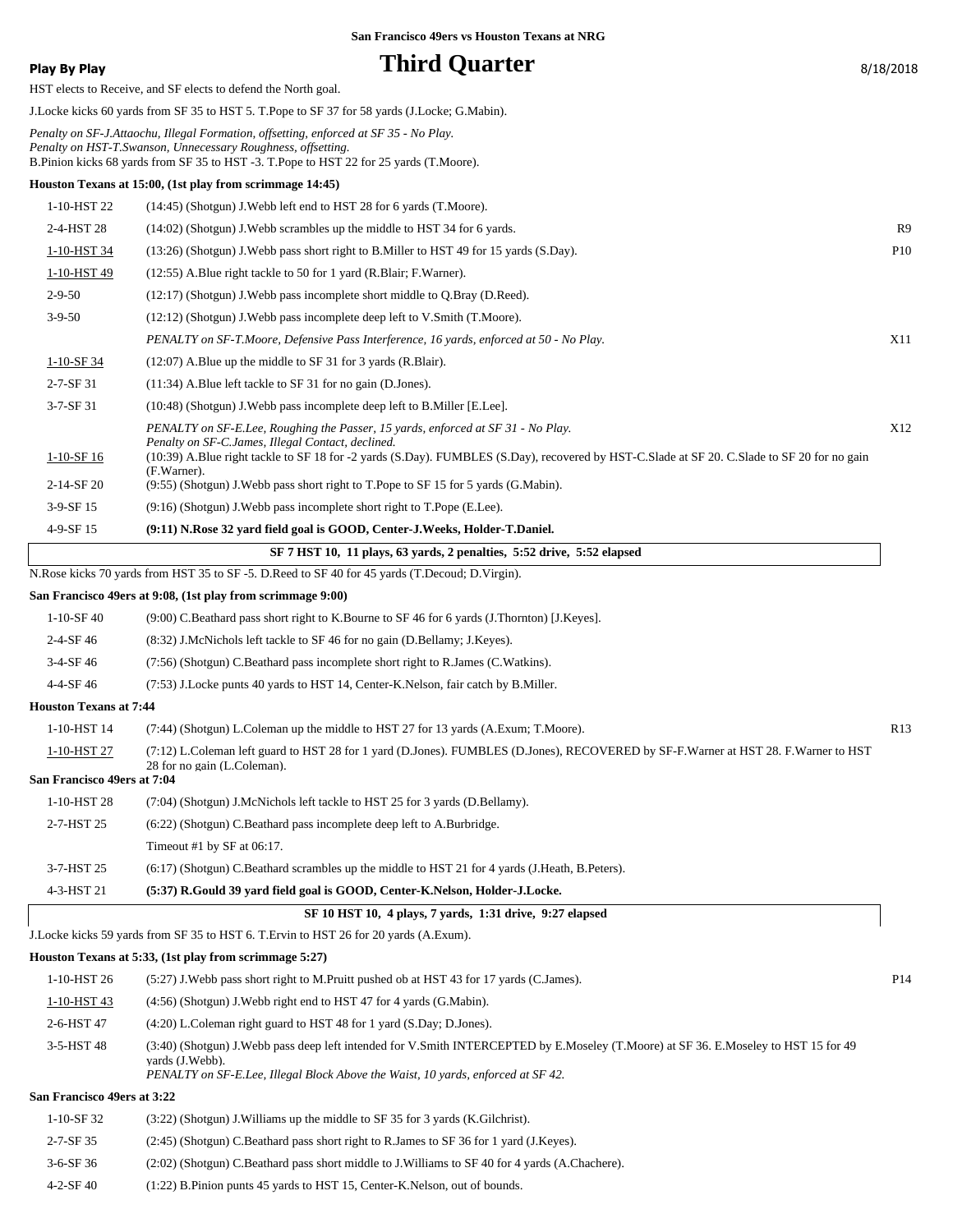## **Houston Texans at 1:14**

1-10-HST 15 (1:14) (Shotgun) T.Ervin up the middle to HST 19 for 4 yards (E.Lee; F.Warner).

2-6-HST 19 (:45) (Shotgun) T.Ervin up the middle to HST 20 for 1 yard (F.Warner).

| <b>END OF OUARTER</b>      |              | Time |              | <b>First Downs</b> |                 |              | <b>Efficiencies</b> |        |  |
|----------------------------|--------------|------|--------------|--------------------|-----------------|--------------|---------------------|--------|--|
|                            | <b>Score</b> | Poss |              |                    | $R$ $P$ $X$ $T$ |              | 3 Down              | 4 Down |  |
| <b>San Francisco 49ers</b> | 10           | 5:03 | $\mathbf{0}$ | $\mathbf{0}$       | $\mathbf{0}$    | $\mathbf{0}$ | 0/3                 | 0/0    |  |
| <b>Houston Texans</b>      | 10           | 9:57 |              |                    | 2 2 2 6         |              | 0/2                 | 0/0    |  |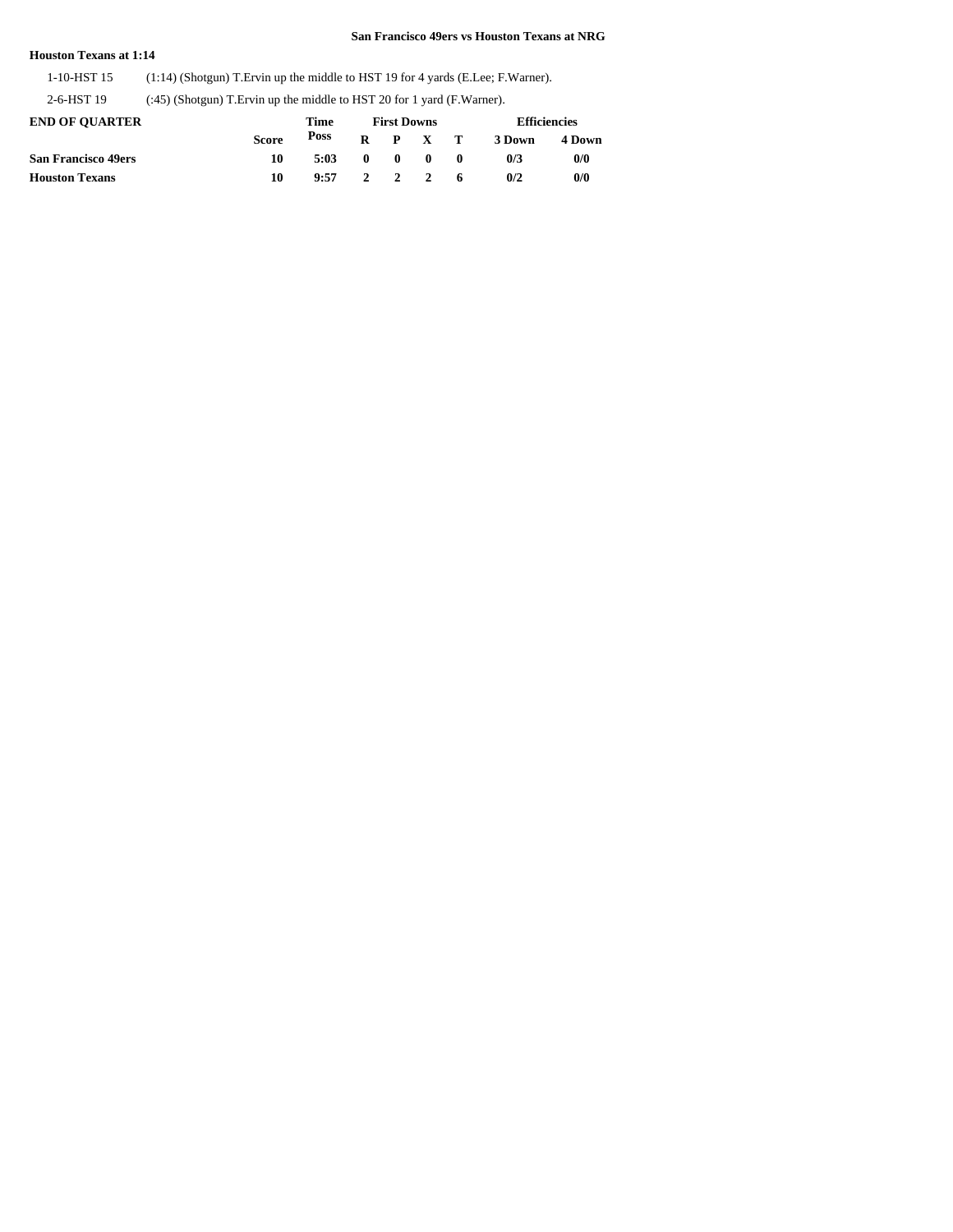Houston Texans continued.

**Play By Play Play Play Play Play Play By Play By Play By Play By Play By Play By Play By Play By Play By Play By Play By Play By Play By Play By Play By Play By Play By Play B** 

| 3-5-HST 20                     | (15:00) (Shotgun) PENALTY on SF-C.Thornton, Neutral Zone Infraction, 5 yards, enforced at HST 20 - No Play.                                                                                                                                                                 | X15             |
|--------------------------------|-----------------------------------------------------------------------------------------------------------------------------------------------------------------------------------------------------------------------------------------------------------------------------|-----------------|
| 1-10-HST 25                    | (15:00) T. Ervin left tackle to HST 25 for no gain (D. Jones).                                                                                                                                                                                                              |                 |
|                                | PENALTY on HST-C.Slade, Clipping, 12 yards, enforced at HST 25 - No Play.                                                                                                                                                                                                   |                 |
| 1-22-HST 13                    | (14:44) (Shotgun) J. Webb pass short right to M. Lengel to HST 18 for 5 yards (C. James).                                                                                                                                                                                   |                 |
| 2-17-HST 18                    | $(14:07)$ (Shotgun) J. Webb pass incomplete short right to B. Miller (T. Powell).                                                                                                                                                                                           |                 |
| 3-17-HST 18                    | $(13:59)$ (Shotgun) J. Webb pass incomplete deep left to V. Smith.                                                                                                                                                                                                          |                 |
| 4-17-HST 18                    | (13:53) T.Daniel punts 58 yards to SF 24, Center-J.Weeks. R.James to SF 29 for 5 yards (C.Moore).                                                                                                                                                                           |                 |
| San Francisco 49ers at 13:40   |                                                                                                                                                                                                                                                                             |                 |
| $1-10-SF$ 29                   | $(13:40)$ J. Williams up the middle to SF 35 for 6 yards (L. Lewis).                                                                                                                                                                                                        |                 |
| 2-4-SF 35                      | (13:09) J. Williams right end to SF 38 for 3 yards (C.Moore).                                                                                                                                                                                                               |                 |
| $3-1-SF38$                     | (12:26) (Shotgun) C.Beathard right end pushed ob at HST 45 for 17 yards (K.Gilchrist).                                                                                                                                                                                      | R12             |
| 1-10-HST 45                    | (11:57) (Shotgun) J. Williams up the middle to HST 44 for 1 yard (L. Lewis, B. Peters).                                                                                                                                                                                     |                 |
| 2-9-HST 44                     | $(11:20)$ C.Beathard pass incomplete short left to R.James.                                                                                                                                                                                                                 |                 |
| 3-9-HST 44                     | (11:16) (Shotgun) C.Beathard pass deep right to A.Robinson to HST 28 for 16 yards (J.Thornton) [M.Hardison].                                                                                                                                                                |                 |
|                                | PENALTY on SF-C.Shelton, Offensive Holding, 10 yards, enforced at HST 44 - No Play.                                                                                                                                                                                         |                 |
| 3-19-SF 46                     | (10:58) (Shotgun) C.Beathard pass short right to J.Williams pushed ob at HST 44 for 10 yards (J.Thornton) [L.Lewis].                                                                                                                                                        |                 |
| 4-9-HST 44                     | (10:16) J.Locke punts 31 yards to HST 13, Center-K.Nelson, fair catch by Q.Bray.                                                                                                                                                                                            |                 |
|                                | PENALTY on HST-D. Virgin, Offensive Holding, 6 yards, enforced at HST 13.                                                                                                                                                                                                   |                 |
| <b>Houston Texans at 10:08</b> |                                                                                                                                                                                                                                                                             |                 |
| 1-10-HST 7                     | (10:08) (Shotgun) J. Webb pass incomplete short middle to B. Miller [J. Attaochu].                                                                                                                                                                                          |                 |
| 2-10-HST7                      | $(10:03)$ (Shotgun) T.Swanson up the middle to HST 10 for 3 yards (K.Toomer).                                                                                                                                                                                               |                 |
| 3-7-HST 10                     | (9:21) (Shotgun) PENALTY on HST-R.Johnson, False Start, 5 yards, enforced at HST 10 - No Play.                                                                                                                                                                              |                 |
| 3-12-HST 5                     | $(9:16)$ (Shotgun) J. Webb pass incomplete deep right to B. Miller.                                                                                                                                                                                                         |                 |
| 4-12-HST 5                     | (9:09) S.Lechler punts 52 yards to SF 43, Center-J.Weeks. R.James to 50 for 7 yards (D.Ejiofor, P.Kalambayi).                                                                                                                                                               |                 |
| 4-12-HST 5                     | Penalty on HST-K.Gilchrist, Player Out of Bounds on Kick, offsetting, enforced at HST 5 - No Play.<br>Penalty on SF-F. Warner, Illegal Block Above the Waist, offsetting.<br>(8:56) T.Daniel punts 63 yards to SF 32, Center-J.Weeks. R.James to 50 for 18 yards (C.Moore). |                 |
| San Francisco 49ers at 8:41    |                                                                                                                                                                                                                                                                             |                 |
| $1 - 10 - 50$                  | (8:41) J. Williams left guard to 50 for no gain (M. Hardison).                                                                                                                                                                                                              |                 |
| $2 - 10 - 50$                  | (7:56) N.Mullens pass short middle intended for J.Williams INTERCEPTED by D.Bellamy (K.Gilchrist) at HST 48. D.Bellamy to HST 48 for no                                                                                                                                     |                 |
| <b>Houston Texans at 7:49</b>  | gain (P.Murphy).                                                                                                                                                                                                                                                            |                 |
| 1-10-HST 48                    | (7:49) (Shotgun) J. Webb up the middle to SF 44 for 8 yards (D. McCoil; T. Powell).                                                                                                                                                                                         |                 |
|                                | PENALTY on HST-V.Smith, Offensive Holding, 10 yards, enforced at SF 46.                                                                                                                                                                                                     |                 |
| 1-14-HST 44                    | (7:29) (Shotgun) J. Webb pass short right to T. Swanson to SF 34 for 22 yards (A. Exum).                                                                                                                                                                                    |                 |
|                                | PENALTY on HST-C.Slade, Offensive Holding, 10 yards, enforced at HST 49.                                                                                                                                                                                                    |                 |
| 1-19-HST 39                    | (6:54) (Shotgun) T.Swanson left guard to HST 40 for 1 yard (E.Lee; K.Toomer).                                                                                                                                                                                               |                 |
| 2-18-HST 40                    | (6.30) (Shotgun) J. Webb pass short left to B. Miller to 50 for 10 yards (W. Sutton).                                                                                                                                                                                       |                 |
| $3 - 8 - 50$                   | (5:54) (Shotgun) J. Webb pass incomplete deep left to B. Miller (T. McFadden).                                                                                                                                                                                              |                 |
| $4 - 8 - 50$                   | (5:46) S. Lechler punts 42 yards to SF 8, Center-J. Weeks, fair catch by R. James.                                                                                                                                                                                          |                 |
| San Francisco 49ers at 5:40    |                                                                                                                                                                                                                                                                             |                 |
| $1-10-SF8$                     | (5:40) N.Mullens pass short middle to A.Burbridge to SF 24 for 16 yards (A.Chachere).                                                                                                                                                                                       | P <sub>13</sub> |
| $1-10-SF$ 24                   | $(4:54)$ N.Mullens pass short right to R.Dwelley to SF 32 for 8 yards (K.Gilchrist).                                                                                                                                                                                        |                 |
| 2-2-SF 32                      | $(4:17)$ N.Mullens pass short left to W.Saxton to SF 46 for 14 yards (K.Gilchrist).                                                                                                                                                                                         | P <sub>14</sub> |
| $1-10-SF46$                    | (3:31) J. Wilson left tackle to HST 48 for 6 yards (I. Campbell).                                                                                                                                                                                                           |                 |
| 2-4-HST 48                     | (2:50) J. Wilson left tackle to HST 43 for 5 yards (J. Keyes).                                                                                                                                                                                                              | R15             |
| 1-10-HST 43                    | (2:06) (Shotgun) N.Mullens pass short left to J.Wilson to HST 32 for 11 yards (A.Chachere).                                                                                                                                                                                 | P <sub>16</sub> |
| Two-Minute Warning             |                                                                                                                                                                                                                                                                             |                 |
| 1-10-HST 32                    | $(2.00)$ (Shotgun) J. Wilson up the middle to HST 30 for 2 yards (N. Thurman).                                                                                                                                                                                              |                 |
|                                | Timeout #1 by HST at 01:54.                                                                                                                                                                                                                                                 |                 |
| 2-8-HST 30                     | (1:54) (Shotgun) J. Wilson up the middle to HST 27 for 3 yards (N. Thurman).                                                                                                                                                                                                |                 |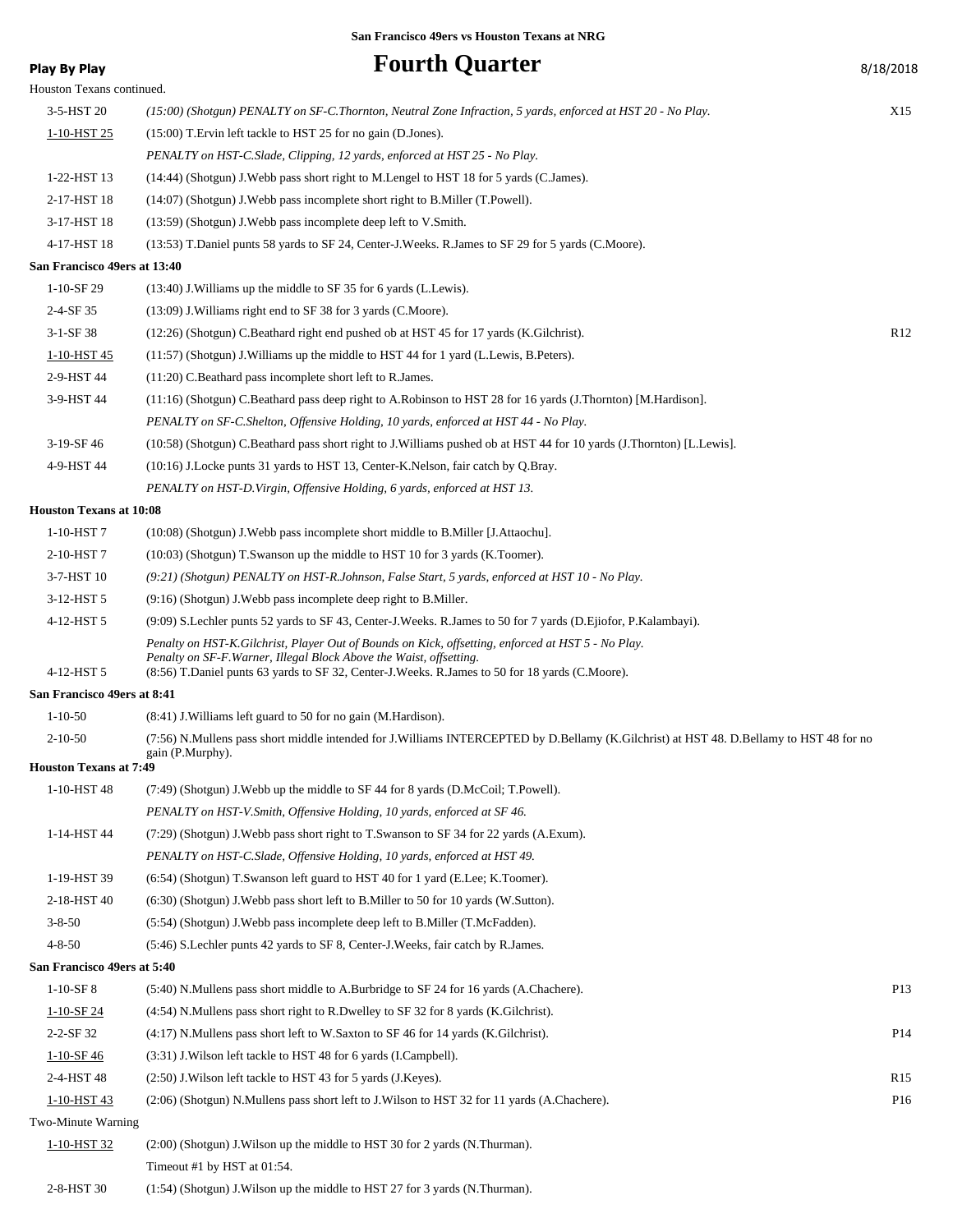Timeout #2 by HST at 01:49.

|                               | Timeout #2 by HST at 01:49.                                                                                                                                                                                                                                                                          |                 |
|-------------------------------|------------------------------------------------------------------------------------------------------------------------------------------------------------------------------------------------------------------------------------------------------------------------------------------------------|-----------------|
| 3-5-HST 27                    | $(1:49)$ (Shotgun) J. Wilson right guard to HST 23 for 4 yards (P. Kalambayi).                                                                                                                                                                                                                       |                 |
|                               | Timeout #3 by HST at $01:45$ .                                                                                                                                                                                                                                                                       |                 |
| 4-1-HST 23                    | (1:45) R.Gould 41 yard field goal is GOOD, Center-K.Nelson, Holder-B.Pinion.                                                                                                                                                                                                                         |                 |
|                               | SF 13 HST 10, 10 plays, 69 yards, 3:59 drive, 13:19 elapsed                                                                                                                                                                                                                                          |                 |
|                               | B. Pinion kicks 65 yards from SF 35 to end zone, Touchback.                                                                                                                                                                                                                                          |                 |
| <b>Houston Texans at 1:41</b> |                                                                                                                                                                                                                                                                                                      |                 |
| 1-10-HST 25                   | (1:41) (Shotgun) J. Webb pass short middle to B. Miller to HST 40 for 15 yards (T. McFadden).                                                                                                                                                                                                        | P <sub>16</sub> |
|                               | Penalty on SF-T.McFadden, Defensive Holding, declined.                                                                                                                                                                                                                                               |                 |
| 1-10-HST 40                   | $(1:35)$ (Shotgun) J. Webb pass incomplete deep right to V. Smith.                                                                                                                                                                                                                                   |                 |
|                               | PENALTY on SF-T.Powell, Defensive Holding, 5 yards, enforced at HST 40 - No Play.                                                                                                                                                                                                                    | X17             |
| 1-10-HST 45                   | $(1:29)$ (Shotgun) J. Webb pass short right to S. Anderson to SF 47 for 8 yards (D. McCoil).                                                                                                                                                                                                         |                 |
| $2 - 2 - SF$ 47               | $(1:05)$ (Shotgun) J. Webb pass short left to Q. Bray to SF 41 for 6 yards (E. Moseley).                                                                                                                                                                                                             | P18             |
| $1-10-SF41$                   | (:42) (Shotgun) J. Webb pass incomplete short left to T. Ervin.                                                                                                                                                                                                                                      |                 |
| $2-10-$ SF 41                 | (:34) (Shotgun) J. Webb pass deep middle to V. Smith for 41 yards, TOUCHDOWN.<br>The Replay Official reviewed the runner was not down by contact ruling, and the play was Upheld. The ruling on the field stands.<br>N. Rose extra point is No Good, Wide Right, Center-J. Weeks, Holder-S. Lechler. | P <sub>19</sub> |

 **SF 13 HST 16, 5 plays, 75 yards, 1 penalty, 1:14 drive, 14:33 elapsed**

N.Rose kicks 73 yards from HST 35 to SF -8. V.Bolden to SF 24 for 32 yards (T.Decoud).

## **San Francisco 49ers at 0:27, (1st play from scrimmage 0:19)**

1-10-SF 24 (:19) (Shotgun) N.Mullens pass short left to J.Wilson to SF 30 for 6 yards (J.Keyes).

Timeout #2 by SF at 00:09.

2-4-SF 30 (:09) (Shotgun) N.Mullens pass short middle to V.Bolden to HST 38 for 32 yards (M.Hardison). P17

| <b>END OF OUARTER</b>      |       | Time |         | <b>First Downs</b> |                 |        | <b>Efficiencies</b> |
|----------------------------|-------|------|---------|--------------------|-----------------|--------|---------------------|
|                            | Score | Poss |         |                    | R P X T         | 3 Down | 4 Down              |
| <b>San Francisco 49ers</b> | 13    | 8:50 | 2 4 0 6 |                    |                 | 1/3    | 0/0                 |
| <b>Houston Texans</b>      | 16    | 6:10 |         |                    | $0 \t3 \t2 \t5$ | 0/3    | 0/0                 |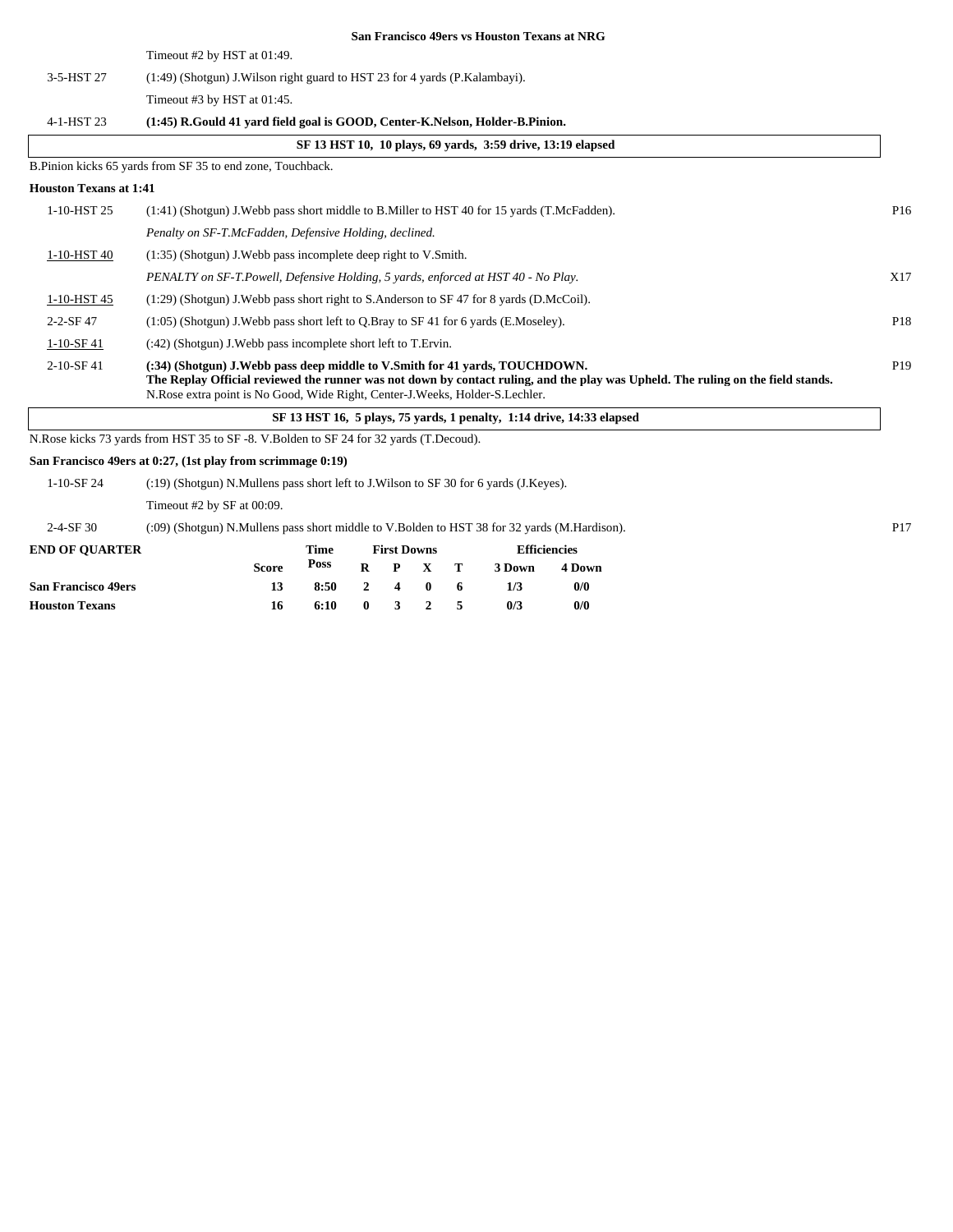# **Miscellaneous Statistics Report**

**San Francisco 49ers vs Houston Texans**

**8/18/2018 at NRG**

## **Ten Longest Plays for San Francisco 49ers**

| Yards     | 0tr | <b>Play Start</b>                    | <b>Play Description</b>                                                                                                                                                       |
|-----------|-----|--------------------------------------|-------------------------------------------------------------------------------------------------------------------------------------------------------------------------------|
| 40        |     | $1 \quad 3-7-SF25$                   | (13:36) (Shotgun) J.Garoppolo pass deep left to M.Goodwin pushed ob at HST 35 for 40 yards (K.Johnson). HST-K.Johnson<br>was injured during the play. His return is Doubtful. |
| 32        |     | 4 2-4-SF 30                          | (09) (Shotgun) N.Mullens pass short middle to V.Bolden to HST 38 for 32 yards (M.Hardison).                                                                                   |
| 24        |     | 1 4-1-HST 26                         | (11:52) J.Garoppolo pass short right to K.Juszczyk pushed ob at HST 2 for 24 yards (J.Reid).                                                                                  |
| 20        |     | 2 1-15-SF 17                         | (3:25) C.Beathard pass short right to D.Pettis to SF 37 for 20 yards (D.Virgin; J.Reid).                                                                                      |
| 17        |     | $1 \quad 1 - 10 - SF$ 22             | (5:31) J. Garoppolo pass short left to P. Garcon to SF 39 for 17 yards (Z. Cunningham).                                                                                       |
| 17        |     | 4 3-1-SF 38                          | (12:26) (Shotgun) C.Beathard right end pushed ob at HST 45 for 17 yards (K.Gilchrist).                                                                                        |
| 16        |     | 4 1-10-SF8                           | (5:40) N.Mullens pass short middle to A.Burbridge to SF 24 for 16 yards (A.Chachere).                                                                                         |
| 14        |     | 1 3-2-HST 26                         | (14) J.Garoppolo pass short right to C.Hikutini pushed ob at HST 12 for 14 yards (J.Reid).                                                                                    |
| 14        |     | 4 2-2-SF 32                          | (4:17) N.Mullens pass short left to W.Saxton to SF 46 for 14 yards (K.Gilchrist).                                                                                             |
| 13        |     | $1 \quad 3-7-SF 42$                  | (3:36) (Shotgun) J.Garoppolo pass short left to M.Goodwin pushed ob at HST 45 for 13 yards (J.Bademosi).                                                                      |
|           |     | Ten Longest Plays for Houston Texans |                                                                                                                                                                               |
| Yards Otr |     | Play Start                           | <b>Play Description</b>                                                                                                                                                       |
|           |     |                                      |                                                                                                                                                                               |

| Yards | 0tr | Play Start    | <b>Play Description</b>                                                                                 |
|-------|-----|---------------|---------------------------------------------------------------------------------------------------------|
| 41    |     | 4 2-10-SF 41  | (:34) (Shotqun) J. Webb pass deep middle to V. Smith for 41 yards, TOUCHDOWN.                           |
| 37    |     | 1 2-7-HST 24  | (9:10) (Shotgun) D. Watson pass short middle to B. Ellington to SF 39 for 37 yards (J. Ward; J. Tartt). |
| 22    |     | 1 2-10-SF 28  | (7:28) D. Watson pass deep left to R. Griffin pushed ob at SF 6 for 22 yards (A. Witherspoon).          |
| 20    |     | 2 1-10-HST 14 | (:24) (Shotgun) B. Weeden pass short middle to T. Pope to HST 19 for 5 yards (F. Warner).               |
| 17    |     | 3 1-10-HST 26 | (5:27) J. Webb pass short right to M. Pruitt pushed ob at HST 43 for 17 yards (C. James).               |
| 15    |     | 2 1-10-HST 17 | (14:35) B. Weeden pass short right to S. Coates to HST 32 for 15 yards.                                 |
| 15    | 3.  | 1-10-HST 34   | (13:26) (Shotgun) J. Webb pass short right to B. Miller to HST 49 for 15 yards (S. Day).                |
| 15    |     | 4 1-10-HST 25 | (1:41) (Shotqun) J. Webb pass short middle to B. Miller to HST 40 for 15 yards (T. McFadden).           |
| 13    |     | 1-10-HST 14   | (7:44) (Shotgun) L.Coleman up the middle to HST 27 for 13 yards (A.Exum; T.Moore).                      |
| 10    |     | 2 3-1-HST 32  | (8:16) (Shotgun) B. Weeden pass short left to S. Coates to HST 42 for 10 yards (R. Foster).             |

|                                   | <b>Touchdown Scoring Information</b> | Offense |            | <b>Defense</b> Special Teams |  |  |  |  |
|-----------------------------------|--------------------------------------|---------|------------|------------------------------|--|--|--|--|
| <b>VISITOR</b>                    | San Francisco 49ers                  |         | $^{\circ}$ |                              |  |  |  |  |
| <b>HOME</b>                       | Houston Texans                       |         | $\Omega$   |                              |  |  |  |  |
| <b>Plaver Scoring Information</b> |                                      |         |            |                              |  |  |  |  |

|           | Club Player     |                         | TD Rush<br>TD           | TD             |                         | Rec KO TD Punt Int TD Fum Misc FG XP<br>TD |                         | TD.                     | TD.                     |                         |              | Rush Rec       |                         |                         | 2Pt 2Pt Sfty Points |
|-----------|-----------------|-------------------------|-------------------------|----------------|-------------------------|--------------------------------------------|-------------------------|-------------------------|-------------------------|-------------------------|--------------|----------------|-------------------------|-------------------------|---------------------|
| <b>SF</b> | R.Gould         | $\overline{0}$          | $\mathbf{0}$            | $\overline{0}$ | - 0                     | $\mathbf 0$                                | $\overline{\mathbf{0}}$ | - 0                     | $\overline{\mathbf{0}}$ | - 2                     |              | $\mathbf{0}$   | - 0                     | $\overline{\mathbf{0}}$ |                     |
|           | SF T.Taylor     | $\overline{0}$          | $\overline{\mathbf{0}}$ |                | $\overline{\mathbf{0}}$ | $\overline{\mathbf{0}}$                    | $\overline{\mathbf{0}}$ | $\overline{\mathbf{0}}$ | $\overline{\mathbf{0}}$ | $\overline{\mathbf{0}}$ | $\mathbf{0}$ | $\mathbf{0}$   | $\overline{\mathbf{0}}$ | $\overline{\mathbf{0}}$ | 6                   |
|           | HST V.Smith     | $\Omega$                | 0                       |                | $\overline{\mathbf{0}}$ | $\mathbf 0$                                | $\overline{\mathbf{0}}$ | $\overline{\mathbf{0}}$ | $\mathbf{0}$            | $\overline{\mathbf{0}}$ | $\mathbf{0}$ | $\mathbf{0}$   | - 0                     | $\overline{\mathbf{0}}$ | - 6                 |
|           | HST B.Ellington | $\overline{\mathbf{0}}$ | $\overline{\mathbf{0}}$ |                | - 0                     | $\mathbf 0$                                | $\overline{\mathbf{0}}$ | $\mathbf{0}$            | $\mathbf{0}$            | $\overline{\mathbf{0}}$ | $\mathbf{0}$ | $\mathbf{0}$   | - 0                     | $\overline{\mathbf{0}}$ | - 6                 |
| HST       | N.Rose          | $\mathbf{0}$            | $\mathbf{0}$            | $\overline{0}$ | 0                       | $\overline{\mathbf{0}}$                    | $\overline{0}$          | $\overline{\mathbf{0}}$ | $\overline{\mathbf{0}}$ | $1 \quad 1$             |              | $\overline{0}$ | $\overline{\mathbf{0}}$ | $\overline{\mathbf{0}}$ | $\overline{4}$      |
|           |                 |                         |                         |                |                         |                                            |                         |                         |                         |                         |              |                |                         |                         |                     |

| <b>Possession Detail</b>    | <b>First Half</b> |      | <b>Second Half</b> |      | Game           |      |  |  |
|-----------------------------|-------------------|------|--------------------|------|----------------|------|--|--|
|                             | <b>Visitor</b>    | Home | Visitor            | Home | <b>Visitor</b> | Home |  |  |
| Largest Lead                |                   | 0    |                    |      |                |      |  |  |
| Drives Leading              | 0                 | 0    |                    |      |                |      |  |  |
| Time of Possession Leading  | 0:00              | 0:00 | 0:00               | 0:40 | 0:00           | 0:40 |  |  |
| Largest Deficit             | 0                 | $-7$ | -3                 | $-3$ | -3             | $-7$ |  |  |
| Drives Trailing             | $\mathbf{0}$      |      |                    |      |                |      |  |  |
| Time of Possession Trailing | 0:00              | 4:12 | 3:22               | 1:14 | 3:22           | 5:26 |  |  |
| Times Score Tied Up         |                   |      |                    |      |                |      |  |  |
| Lead Changes                |                   |      |                    |      |                | 4    |  |  |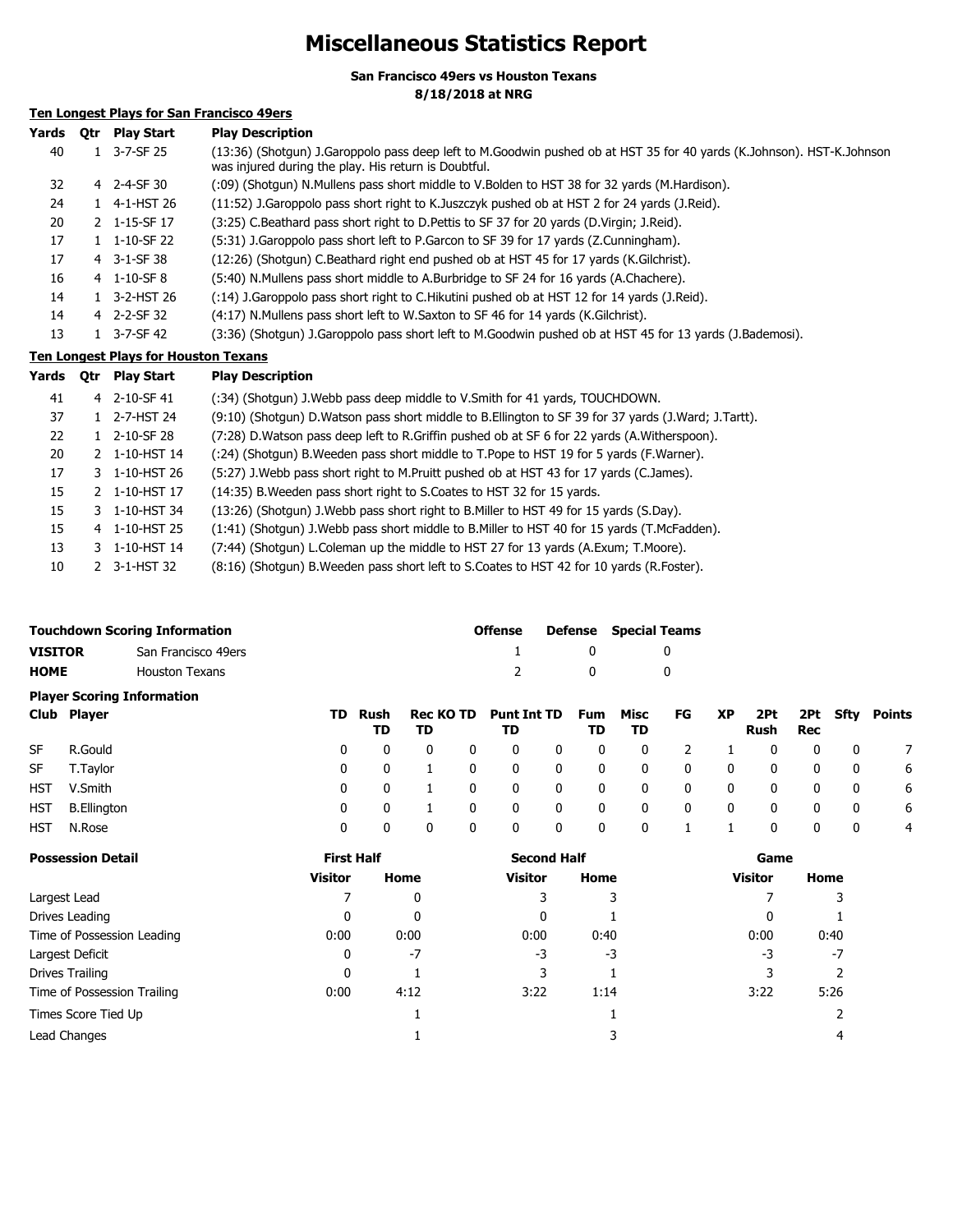## **Playtime Percentage**

**San Francisco 49ers Houston Texans** *Percent of playtime per player on offense, defense and special teams*

|              |             | <b>Offense</b> |        | <b>Defense</b> |        | <b>Special Teams</b> |     |                    |           |    | <b>Offense</b> |    | <b>Defense</b> | <b>Special Teams</b> |     |  |
|--------------|-------------|----------------|--------|----------------|--------|----------------------|-----|--------------------|-----------|----|----------------|----|----------------|----------------------|-----|--|
| A Lauderdale | $\mathsf T$ | 46             | 67%    |                |        | $\overline{2}$       |     | 7% B Miller        | <b>WR</b> | 71 | 97%            |    |                | 2                    | 7%  |  |
| J McNichols  | RB          | 41             | 59%    |                |        |                      |     | C Slade            | G         | 58 | 79%            |    |                | 2                    | 7%  |  |
| J Garnett    | G           | 35             | 51%    |                |        | 2                    |     | 7% K Lamm          | т         | 58 | 79%            |    |                | 1                    | 4%  |  |
| C Beathard   | QB          | 33             | 48%    |                |        |                      |     | K Fuller           | G         | 52 | 71%            |    |                | 2                    | 7%  |  |
| C Hikutini   | TE          | 32             | 46%    |                |        | 9                    | 32% | D Quessenberry     | G         | 47 | 64%            |    |                | 2                    | 7%  |  |
| M Person     | C           | 28             | 41%    |                |        |                      |     | V Smith            | <b>WR</b> | 44 | 60%            |    |                | 5                    | 18% |  |
| D Pettis     | <b>WR</b>   | 26             | 38%    |                |        | 2                    |     | 7% Q Bray          | <b>WR</b> | 41 | 56%            |    |                | 2                    | 7%  |  |
| D Williams   | Τ           | 26             | 38%    |                |        | 1                    |     | 4% J Webb          | QB        | 40 | 55%            |    |                | 1                    | 4%  |  |
| A Burbridge  | <b>WR</b>   | 24             | 35%    |                |        | 9                    |     | 32% G Mancz        | G         | 36 | 49%            |    |                | 1                    | 4%  |  |
| K Bourne     | <b>WR</b>   | 24             | 35%    |                |        | 6                    | 21% | R Johnson          | т         | 28 | 38%            |    |                | 2                    | 7%  |  |
| N Toran      | G           | 23             | 33%    |                |        | 2                    | 7%  | <b>B</b> Ellington | <b>WR</b> | 28 | 38%            |    |                |                      |     |  |
| E Magnuson   | т           | 23             | 33%    |                |        | 1                    | 4%  | S Coates           | <b>WR</b> | 22 | 30%            |    |                | 1                    | 4%  |  |
| M McGlinchey | Τ           | 23             | 33%    |                |        | 1                    | 4%  | <b>B</b> Weeden    | QB        | 22 | 30%            |    |                |                      |     |  |
| J Staley     | т           | 23             | 33%    |                |        | 1                    | 4%  | T Pope             | RB        | 21 | 29%            |    |                | 18                   | 64% |  |
| W Richburg   | C           | 23             | 33%    |                |        | 1                    | 4%  | J Thomas           | TE        | 21 | 29%            |    |                | 3                    | 11% |  |
| L Tomlinson  | G           | 23             | 33%    |                |        | 1                    | 4%  | M Lengel           | TE        | 20 | 27%            |    |                | 4                    | 14% |  |
| J Garoppolo  | QB          | 23             | 33%    |                |        |                      |     | R Griffin          | <b>TE</b> | 15 | 21%            |    |                | 2                    | 7%  |  |
| J Cooper     | G           | 21             | 30%    |                |        | 1                    | 4%  | Z Fulton           | G         | 15 | 21%            |    |                | 1                    | 4%  |  |
| C Wick       | <b>TE</b>   | 21             | 30%    |                |        |                      |     | S Henderson        | т         | 15 | 21%            |    |                | 1                    | 4%  |  |
| P Murphy     | $\mathsf T$ | 20             | 29%    |                |        | 2                    | 7%  | S Kelemete         | G         | 15 | 21%            |    |                | 1                    | 4%  |  |
| A Robinson   | <b>WR</b>   | 19             | 28%    |                |        | 13                   | 46% | J Davenport        | т         | 15 | 21%            |    |                | $\mathbf{1}$         | 4%  |  |
| G Celek      | TE          | 19             | 28%    |                |        | 1                    | 4%  | N Martin           | C         | 15 | 21%            |    |                |                      |     |  |
| J Williams   | <b>RB</b>   | 17             | 25%    |                |        | 4                    | 14% | J Akins            | TE        | 14 | 19%            |    |                | 13                   | 46% |  |
| M Goodwin    | <b>WR</b>   | 16             | 23%    |                |        |                      |     | T Ervin            | RB        | 14 | 19%            |    |                | 4                    | 14% |  |
| C Shelton    | C           | 16             | 23%    |                |        |                      |     |                    |           |    |                |    |                |                      |     |  |
| P Garcon     | <b>WR</b>   | 15             | 22%    |                |        |                      |     | A Blue             | RB        | 13 | 18%            |    |                | 2                    | 7%  |  |
| K Juszczyk   | FB          | 14             | 20%    |                |        |                      |     | A Coyle            | Τ         | 11 | 15%            |    |                | 2                    | 7%  |  |
| R Dwelley    | TE          | 13             | 19%    |                |        | 6                    | 21% | D Watson           | QB        | 11 | 15%            |    |                |                      |     |  |
| J Flynn      | G           | 13             | 19%    |                |        | 1                    | 4%  | L Miller           | RB        | 11 | 15%            |    |                |                      |     |  |
| N Mullens    | QB          | 13             | 19%    |                |        |                      |     | S Anderson         | TE        | 10 | 14%            |    |                | 9                    | 32% |  |
| R James      | <b>WR</b>   | 12             | 17%    |                |        | 5                    | 18% | L Coleman          | <b>RB</b> | 7  | 10%            |    |                | 6                    | 21% |  |
| J Wilson     | <b>RB</b>   | 11             | 16%    |                |        | 9                    | 32% | T Swanson          | <b>RB</b> | 7  | 10%            |    |                | 5                    | 18% |  |
| M Johnson    | FB          |                | 11 16% |                |        | 5                    | 18% | M Pruitt           | TE        | 6  | 8%             |    |                | 12                   | 43% |  |
| V Bolden     | <b>WR</b>   | 10             | 14%    |                |        | 6                    | 21% | J Keyes            | LB        |    |                | 42 | 61%            | 11                   | 39% |  |
| T Taylor     | <b>WR</b>   | 10             | 14%    |                |        | 1                    | 4%  | J Bademosi         | <b>CB</b> |    |                | 40 | 58%            | 5                    | 18% |  |
| S Dunbar     | <b>WR</b>   | 5              | 7%     |                |        | 13                   | 46% | J Reid             | DB        |    |                | 40 | 58%            | 4                    | 14% |  |
| W Saxton     | TE          | 5              | 7%     |                |        | 5                    | 18% | A Chachere         | DB        |    |                | 34 | 49%            | 10                   | 36% |  |
| C Gonzalez   | G           | 2              | 3%     |                |        |                      |     | <b>B</b> Peters    | LB        |    |                | 34 | 49%            | 5                    | 18% |  |
| A Exum       | FS          |                |        | 55             | 75%    | 4                    | 14% | D Virgin           | <b>CB</b> |    |                | 33 | 48%            | 15                   | 54% |  |
| J Attaochu   | DE          |                |        | 46             | 63%    | 8                    | 29% | C Watkins          | DE        |    |                | 32 | 46%            | 2                    | 7%  |  |
| C James      | S           |                |        | 43             | 59%    | 4                    | 14% | D Ejiofor          | LB        |    |                | 28 | 41%            | 10                   | 36% |  |
| E Lee        | LB          |                |        | 40             | 55%    | 11                   | 39% | L Lewis            | LB        |    |                | 28 | 41%            | 7                    | 25% |  |
| R Blair      | DT          |                |        | 40             | 55%    | 1                    | 4%  | M Hardison         | DT        |    |                | 28 | 41%            | 2                    | 7%  |  |
| D Reed       | DB          |                |        | 36             | 49%    | 6                    | 21% | J Thornton         | CB        |    |                | 27 | 39%            | 11                   | 39% |  |
| S Day        | DT          |                |        |                | 35 48% | $\mathbf{1}$         |     | 4% J Heath         | DE        |    |                | 26 | 38%            | 2                    | 7%  |  |